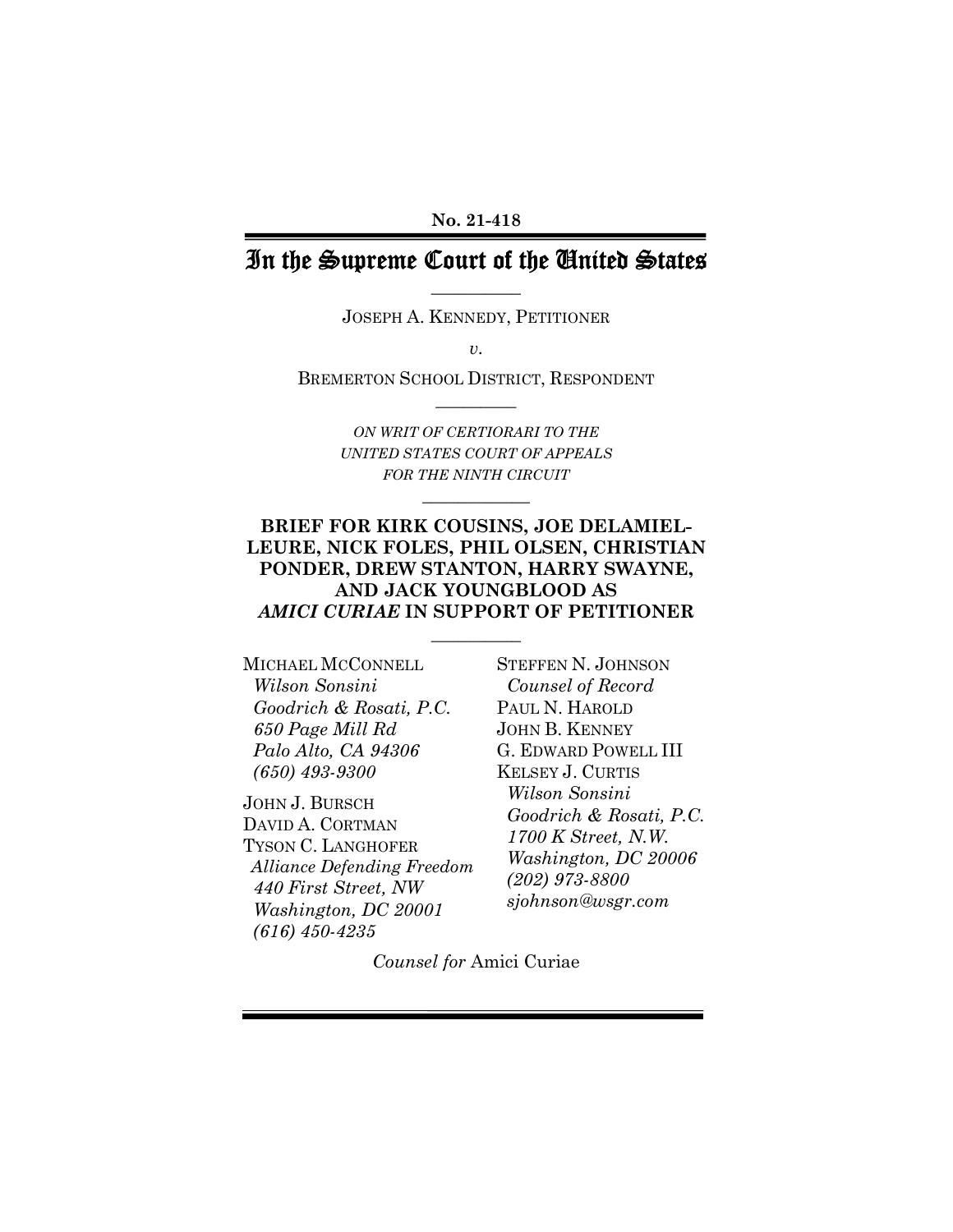## **QUESTIONS PRESENTED**

<span id="page-1-0"></span>Whether a public high school football coach's practice of offering a personal prayer at midfield after time expires is "government speech" for purposes of the Free Speech and Establishment Clauses of the First Amendment.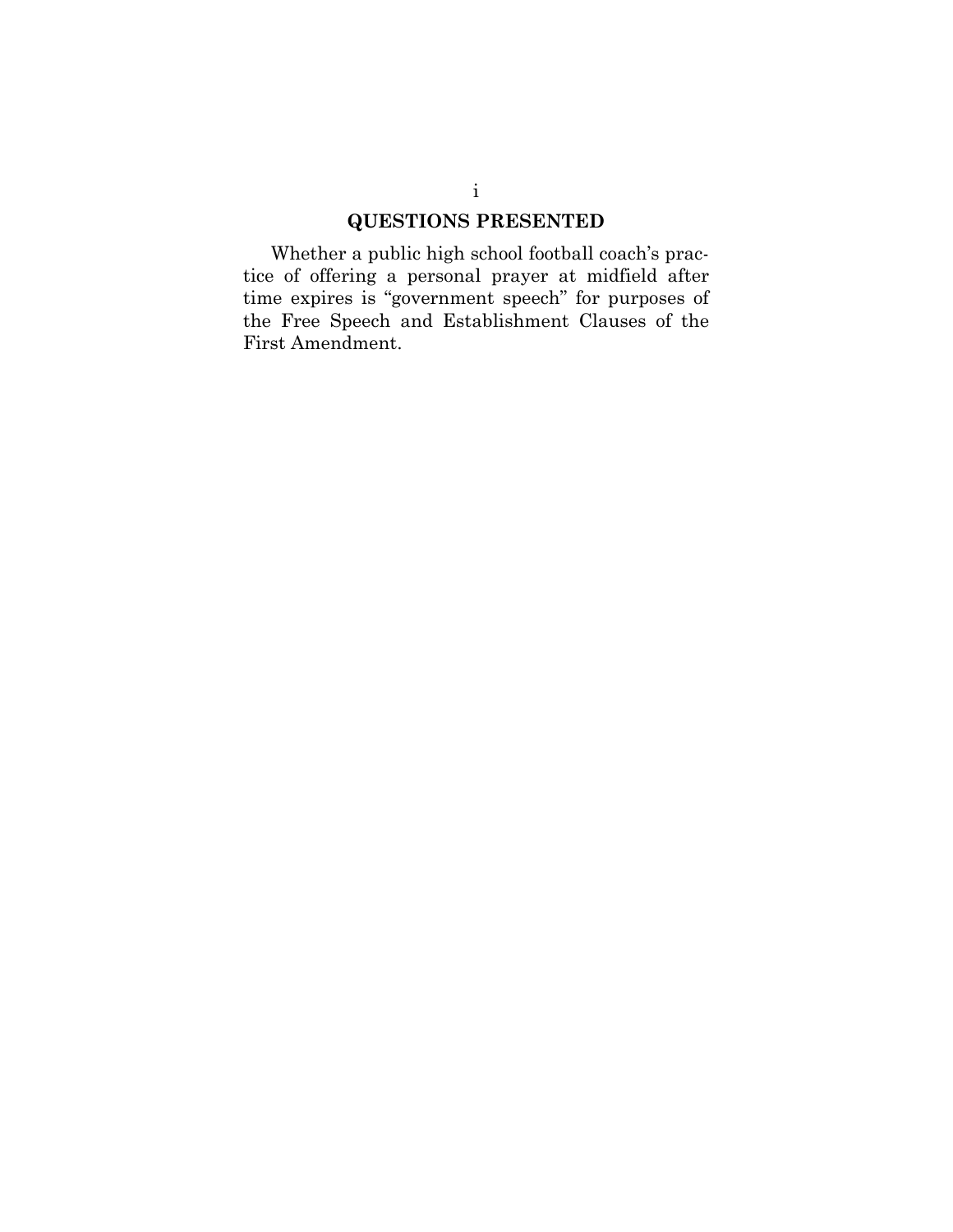# **TABLE OF CONTENTS**

|    |    | <b>INTRODUCTION AND SUMMARY OF</b>                                                                                                                                                                                     |  |
|----|----|------------------------------------------------------------------------------------------------------------------------------------------------------------------------------------------------------------------------|--|
|    |    |                                                                                                                                                                                                                        |  |
|    |    |                                                                                                                                                                                                                        |  |
| Ι. |    | The distinction between state and private<br>action plays a critical role in protecting free<br>speech and is utterly indispensable to                                                                                 |  |
| П. |    | Whether prayer is attributable to the state<br>should be determined by applying the same<br>legal standards that govern whether secular                                                                                |  |
|    | А. | Whether the speech of invited guests at<br>school-sponsored events is private turns<br>on whether they are chosen for secular<br>and neutral reasons and retain primary<br>control over the content of their speech 11 |  |
|    |    | B. Whether the speech of public employees<br>at state-sponsored events is attributable<br>to the state turns on whether the speech                                                                                     |  |
|    | C. | The misperception of endorsement of<br>religion cannot convert state inaction                                                                                                                                          |  |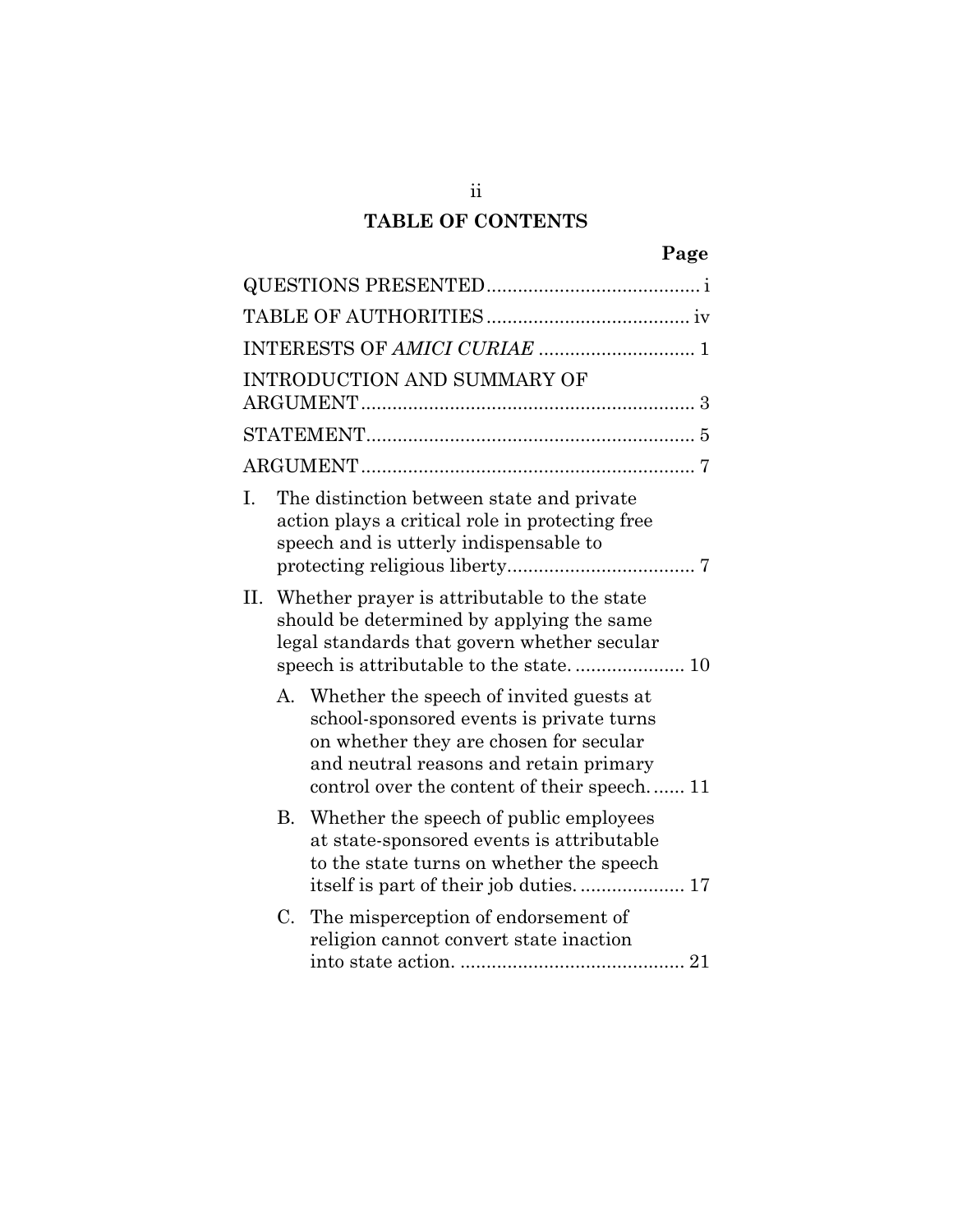| III. Coach Kennedy's post-game prayers were<br>private speech and thus cannot violate the                                                                    |
|--------------------------------------------------------------------------------------------------------------------------------------------------------------|
| A. Kennedy's prayers were not attributable                                                                                                                   |
| B. The Ninth Circuit's view that the<br>dictates of the Establishment Clause<br>and the Free Speech Clause conflict<br>confirms that the court misunderstood |
|                                                                                                                                                              |
|                                                                                                                                                              |

iii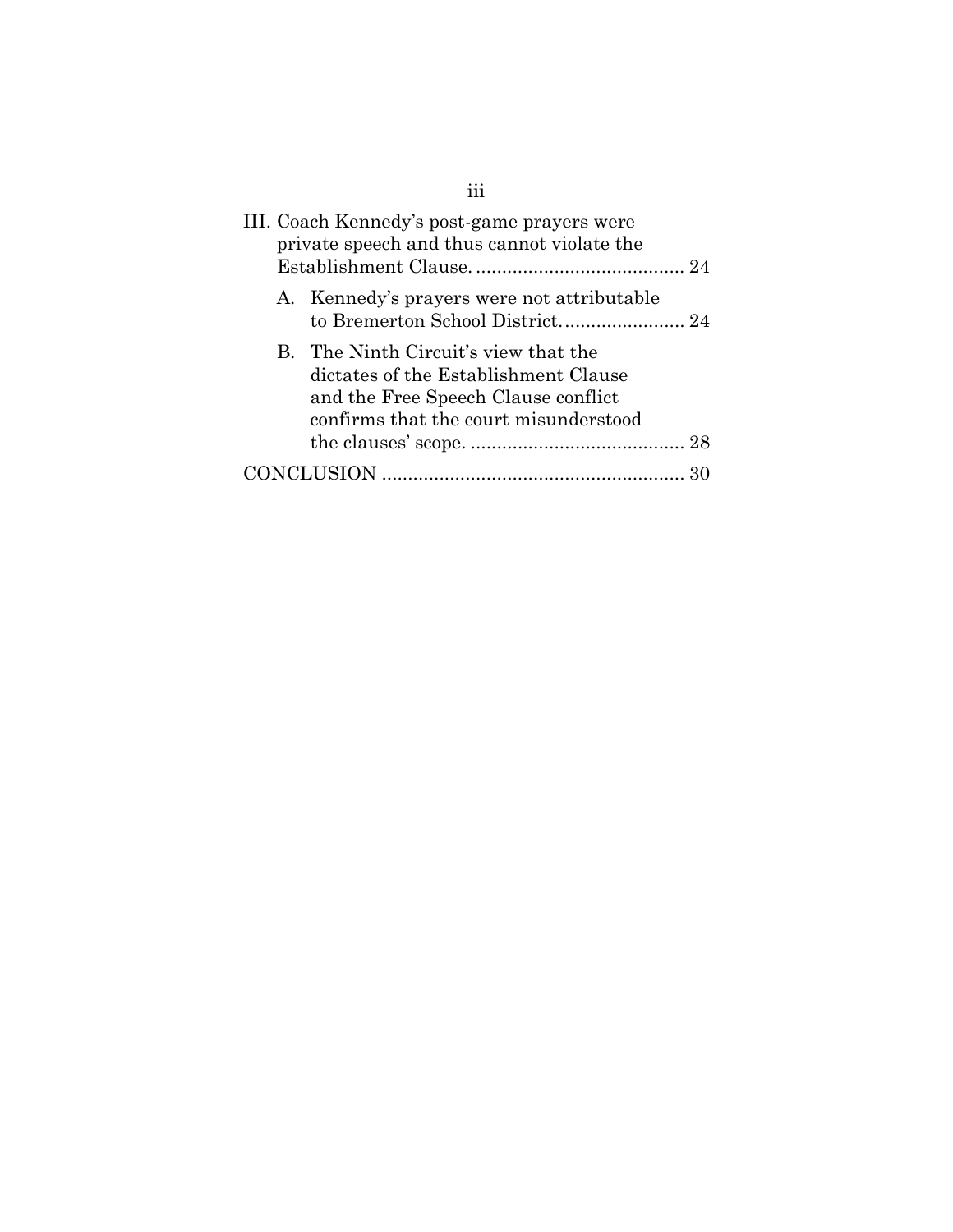# **TABLE OF AUTHORITIES**

# **Page(s)**

# <span id="page-4-0"></span>**Cases**

| Bd. of Educ. v. Mergens,<br>496 U.S. 226 (1990) 3, 16, 21, 23, 29                    |
|--------------------------------------------------------------------------------------|
| Blum v. Yaretsky,                                                                    |
| Capitol Sq. Rev. & Advis. Bd. v. Pinette,<br>515 U.S. 753 (1995)  10, 14, 15, 21, 30 |
| Carey v. Brown,                                                                      |
| Civil Rights Cases,                                                                  |
| Connick v. Myers,                                                                    |
| Engel v. Vitale,                                                                     |
| Eu v. San Francisco Cty. Democratic Cent.<br>Comm.                                   |
| Garcetti v. Ceballos,                                                                |
| Good News Club v. Milford Centr. Sch.,<br>533 U.S. 98 (2001)  15, 22, 23, 28, 30     |
| Hedges v. Wauconda Community Sch. Dist.,                                             |
| Hurley v. Irish-American Gay, Lesbian &<br>Bisexual Grp.,                            |

iv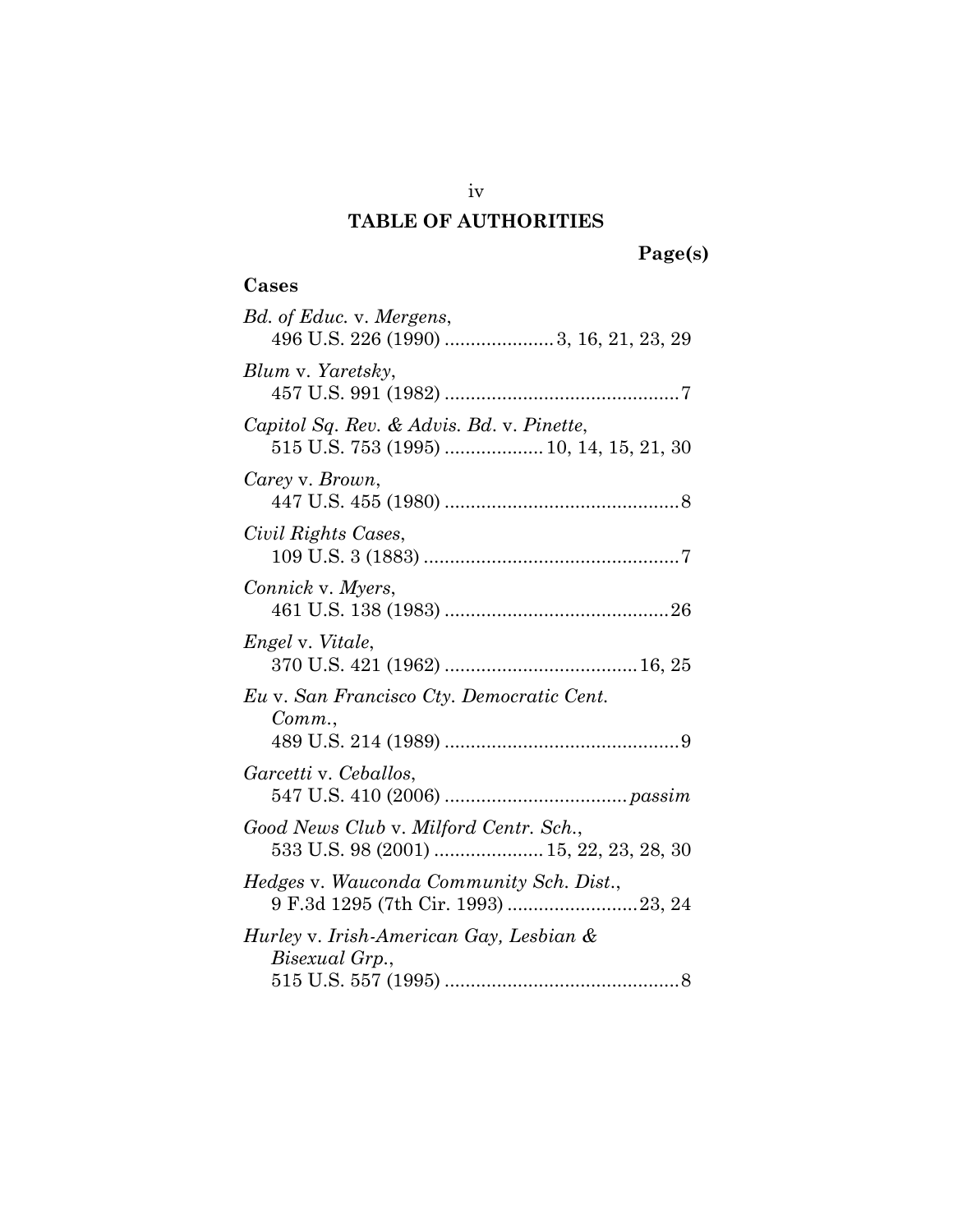| Lamb's Chapel v. Ctr. Moriches Union Free<br>Sch. Dist.,                    |
|-----------------------------------------------------------------------------|
|                                                                             |
| Lane v. Franks,<br>573 U.S. 228 (2014)  17, 18, 19, 28                      |
| Lee v. Weisman,                                                             |
| Manhattan Cmty. Access Corp. v. Halleck,                                    |
| Mitchell v. Helms,                                                          |
| Peloza v. Capistrano Unified School District,                               |
| Pickering v. Bd. of Ed.,                                                    |
| Rankin v. McPherson,                                                        |
| Rendell-Baker v. Kohn,                                                      |
| Rosenberger v. Rector and Visitors of Univ.                                 |
| of $Va$ .,                                                                  |
| Rust v. Sullivan,                                                           |
| Santa Fe Indep. Sch. Dist. v. Doe,<br>530 U.S. 290 (2000) 3, 10, 12, 19, 25 |
| Shelley v. Kraemer,                                                         |
| Street v. New York,                                                         |

v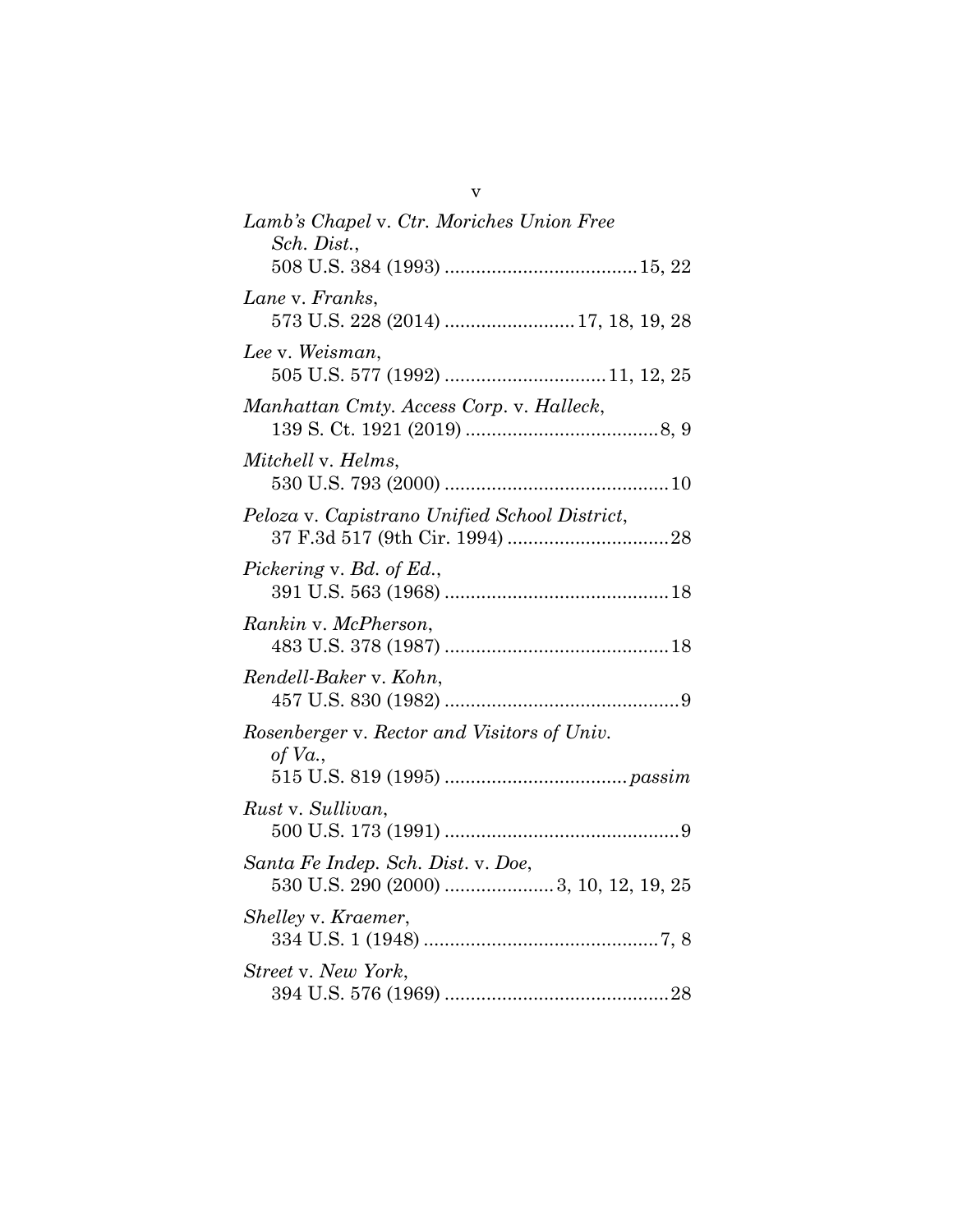| Texas State Teachers Ass'n v. Garland<br>Indep. Sch. Dist.,<br>777 F.2d 1046 (5th Cir. 1985), aff'd, 479                   |  |  |  |  |
|----------------------------------------------------------------------------------------------------------------------------|--|--|--|--|
| Tinker v. Des Moines Indep. Cmty. Sch.<br>Dist.                                                                            |  |  |  |  |
| Town of Greece v. Galloway,                                                                                                |  |  |  |  |
| W. Va. State Bd. Of Ed. v. Barnette,                                                                                       |  |  |  |  |
| Widmar v. Vincent,                                                                                                         |  |  |  |  |
| <b>Constitutional Provisions</b>                                                                                           |  |  |  |  |
|                                                                                                                            |  |  |  |  |
|                                                                                                                            |  |  |  |  |
|                                                                                                                            |  |  |  |  |
| <b>Statutes and Rules</b>                                                                                                  |  |  |  |  |
|                                                                                                                            |  |  |  |  |
| 68 Fed. Reg. 9645 (Feb. 24, 2003)  16                                                                                      |  |  |  |  |
| Elementary and Secondary Education Act of                                                                                  |  |  |  |  |
|                                                                                                                            |  |  |  |  |
| <b>Other Authorities</b>                                                                                                   |  |  |  |  |
| Carl H. Esbeck, The Establishment Clause<br>as a Structural Restraint on<br><i>Governmental Power</i> , 84 Iowa L. Rev. 1, |  |  |  |  |

vi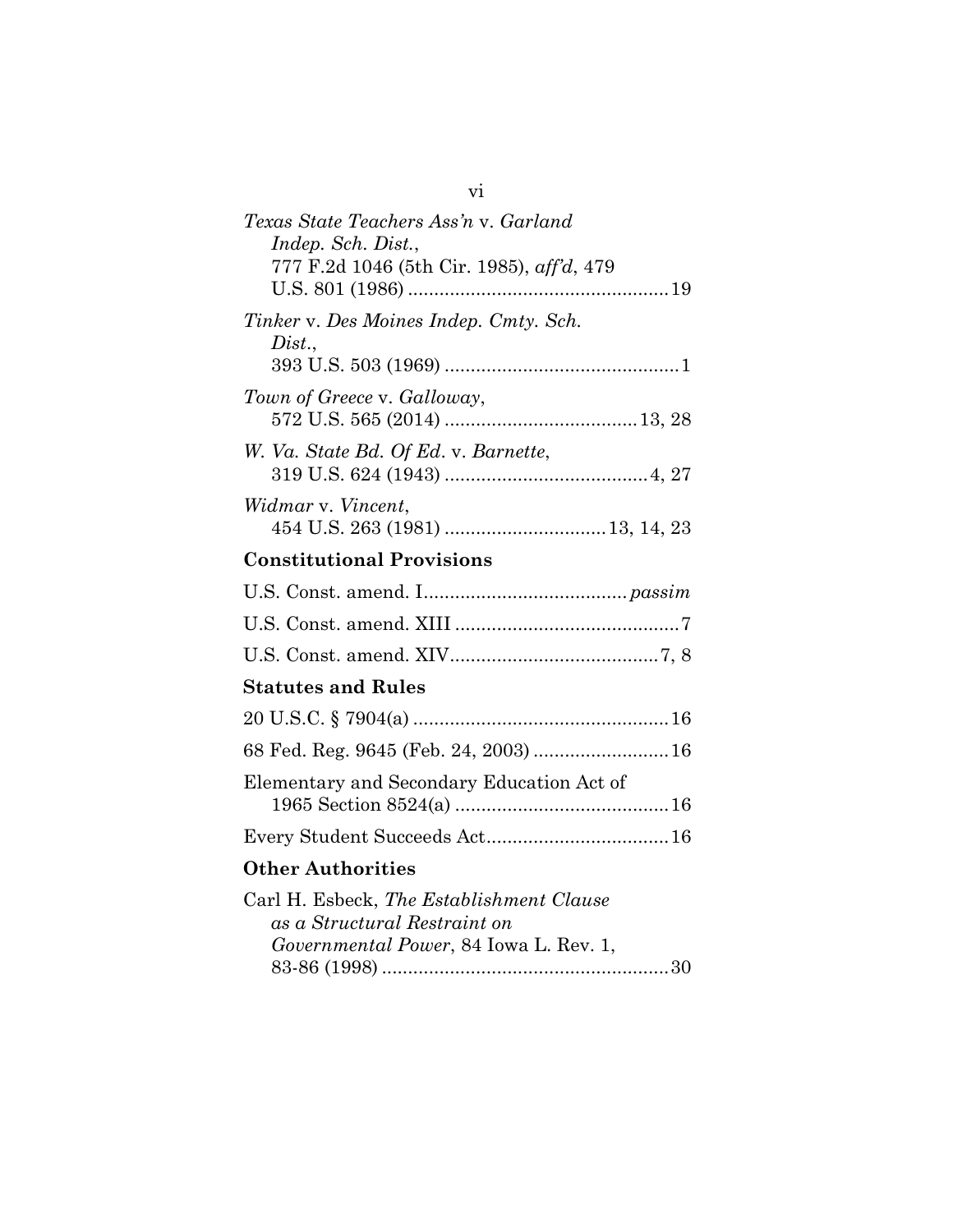# vii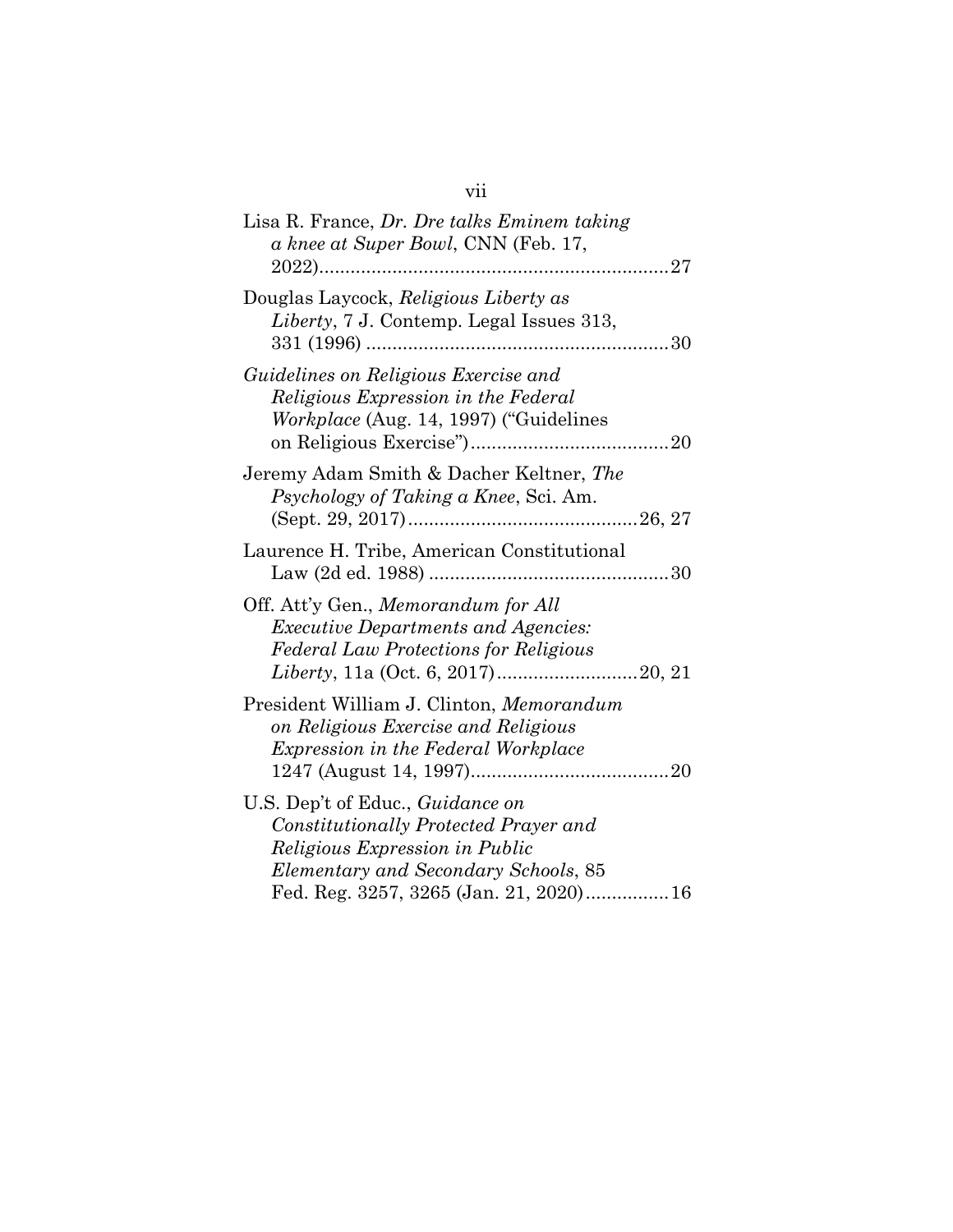#### **INTERESTS OF** *AMICI CURIAE\**

<span id="page-8-0"></span>*Amici curiae* are current or former players in the National Football League who support robust protection for the First Amendment rights of both coaches and student athletes at public high schools and universities across the Nation. Each *amicus* attended and played football for at least one public high school or university before turning pro.

Each *amicus* also voluntarily exercised his constitutional right to pray before, during, and after games in which he competed on behalf of such schools—at times alone, at times with other players, and at times with coaches. Each *amicus* thus has firsthand experience with the environment in which this case arose. And each *amicus* can testify firsthand to the power of prayer—in generating gratitude for the opportunity to play, promoting high ideals of sportsmanship, protecting the safety of those who take the field, bridging personal, political, and racial divides among players, and ultimately in glorifying God.

For all these reasons, *amici* support protection for the free speech rights of public school coaches like Joe Kennedy. This Court should reverse the Ninth Circuit's decision, which flouts the rule that "[n]either students [n]or teachers shed their constitutional rights to freedom of speech or expression at the schoolhouse gate." *Tinker* v. *Des Moines Indep. Cmty. Sch. Dist*., 393 U.S. 503, 506 (1969).

<span id="page-8-1"></span><sup>\*</sup> Pursuant to Supreme Court Rule 37.6, *amici curiae* state that no counsel for any party authored this brief in whole or in part, and that no entity or person other than *amici curiae* and their counsel made any monetary contribution toward the brief's preparation or submission. Counsel for the parties have consented to the filing of this brief.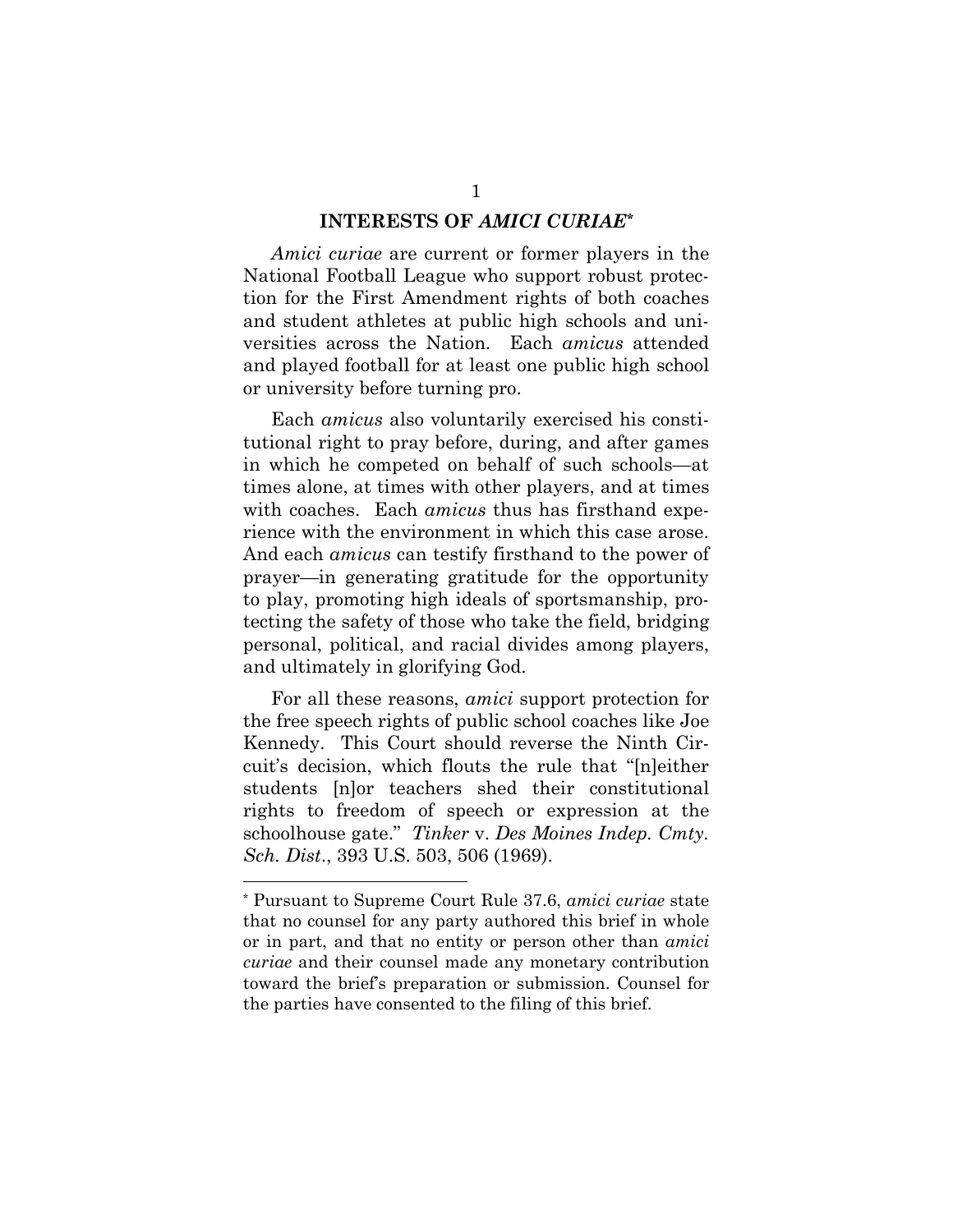*Kirk Cousins* is a quarterback for the Minnesota Vikings and former quarterback for Washington.

*Joe DeLamielleure* is a former offensive guard for the Buffalo Bills and Cleveland Browns, and a member of the Pro Football Hall of Fame.

*Nick Foles* is a quarterback for the Chicago Bears and former quarterback for the Philadelphia Eagles, St. Louis Rams, Kansas City Chiefs, and Jacksonville Jaguars. He led the Philadelphia Eagles to victory in Super Bowl LII and was named Super Bowl MVP.

*Phil Olsen* is a former center and defensive tackle for the Los Angeles Rams, Denver Broncos, and Buffalo Bills.

*Christian Ponder* is a former quarterback for the Minnesota Vikings, Denver Broncos, and San Francisco 49ers.

*Drew Stanton* is a former quarterback for the Detroit Lions, Indianapolis Colts, Arizona Cardinals, Cleveland Browns, and Tampa Bay Buccaneers.

*Harry Swayne* is a former offensive tackle for the Tampa Bay Buccaneers, San Diego Chargers, Denver Broncos, Baltimore Ravens, and Miami Dolphins.

*Jack Youngblood* is a former defensive end for the Los Angeles Rams and a member of the Pro Football Hall of Fame.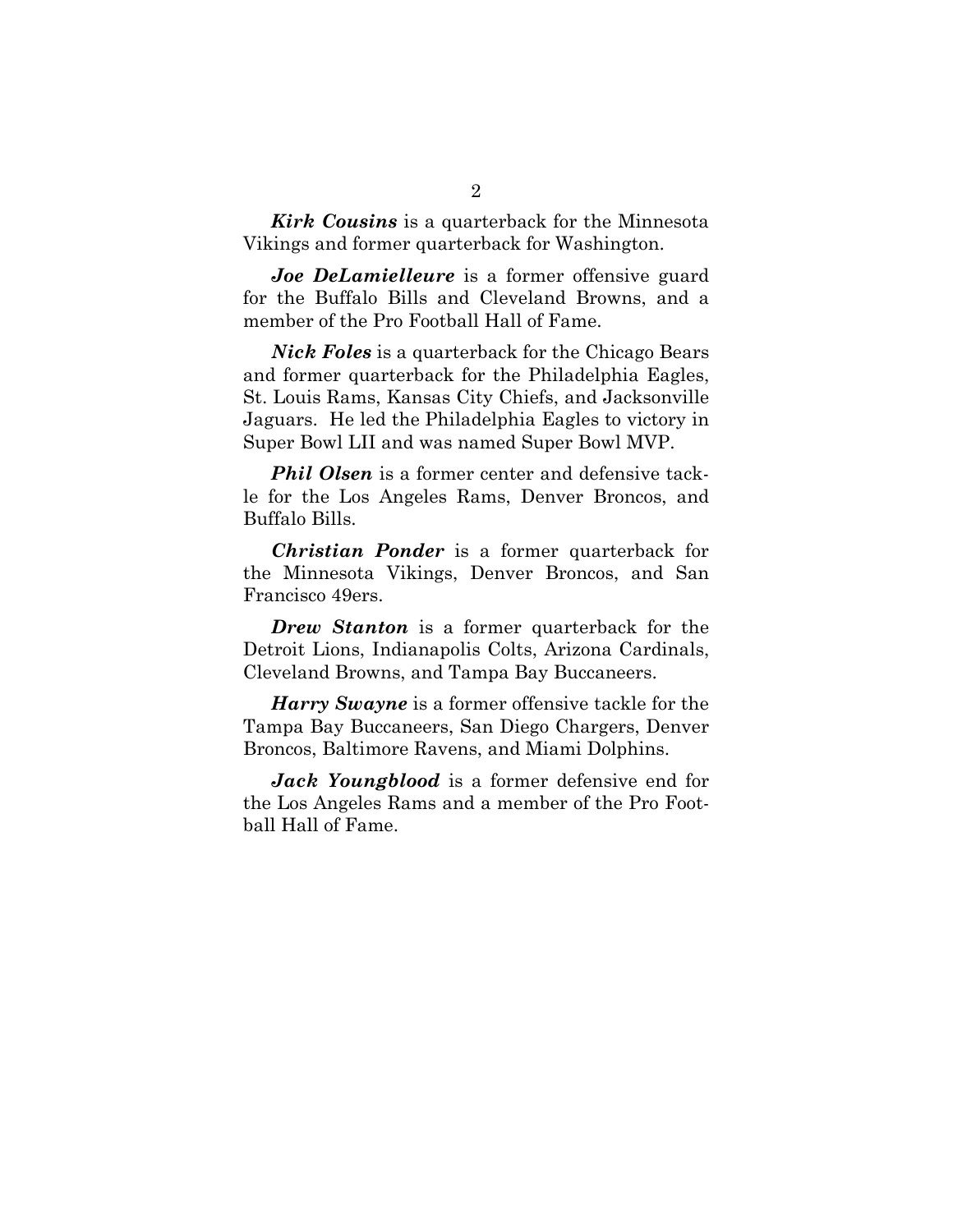#### **INTRODUCTION AND SUMMARY OF ARGUMENT**

<span id="page-10-0"></span>This case presents a vital First Amendment question: When is the speech of a public employee at a state-sponsored event fairly attributable to the state? The answer to this question is critical to a coherent theory of the Religion Clauses. An overly broad view of *government* speech would extend the prohibitions of the Establishment Clause to private speakers thus eliminating private religious voices from public life. An overly broad view of *private* speech would nullify Establishment Clause restraints on the power of the government—thus permitting the state to organize or lead religious activity. That is why "[the] difference between *government* speech endorsing religion, which the Establishment Clause forbids, and *private* speech endorsing religion, which the Free Speech and Free Exercise Clauses protect," is "crucial." *Santa Fe Indep. Sch. Dist*. v. *Doe*, 530 U.S. 290, 302 (2000) (quoting *Bd. of Educ.* v. *Mergens*, 496 U.S. 226, 250 (1990)).

<span id="page-10-2"></span><span id="page-10-1"></span>The Ninth Circuit's opinion in this case illustrates the danger of an undisciplined approach to drawing the line between government and private speech. Ignoring that "schools do not endorse everything they fail to censor" (*Mergens*, 496 U.S. at 250), the court below reasoned that Coach Kennedy's personal, onfield prayers were not his own, but the government's —and worse, that even if the prayers were his own, the risk of *mis*attribution to the state compelled their censorship. But Coach Kennedy's prayers were not a part of his official job responsibilities; and if he had engaged in comparable secular speech, no one would have thought of attributing it to *the state*.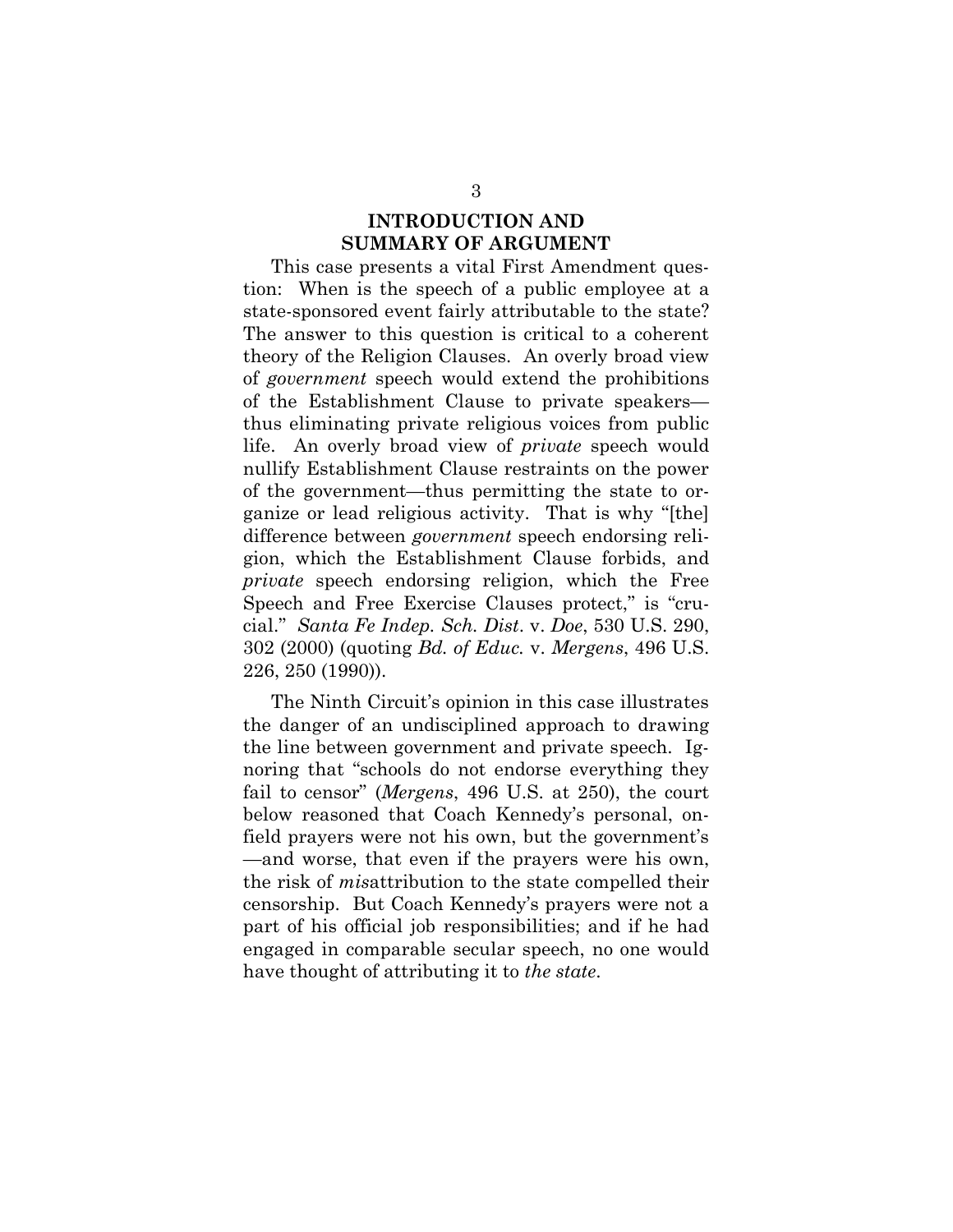Imagine, for example, if Coach Kennedy had "taken the knee" not to pray after the game, but to protest racial injustice beforehand—during the National Anthem—while others stood at attention saluting the flag, with hats off and their hands over their hearts. That practice, like Kennedy's prayers, is controversial —courageous to some and offensive to others. But if Joe Kennedy had taken a knee to protest racial injustice, the District almost certainly would not have argued that his speech was somehow *the state's*. Rather, there would have been no question that it was protected private speech. And as Justice Jackson put it for the Court in *West Virginia State Board of Education* v. *Barnette*, "a bended knee" can "convey political ideas" or "theological ones." 319 U.S. 624, 632 (1943). "[O]ne man's comfort and inspiration is another's jest and scorn," but the First Amendment protects both—whether seen as "good, bad or merely innocuous" by the state or the public. *Id*. at 633.

<span id="page-11-0"></span>We file this brief to provide a general framework for discerning the line between government and private speech, and to urge the Court to confirm that the rules that govern whether secular speech is attributable to the state likewise govern whether religious speech is attributable to the state. The Free Speech and Free Exercise Clauses do not conflict with the Establishment Clause. Under a proper understanding of state action, there is no question that Coach Kennedy's prayers fall on the private side of the public-private line. Accordingly, those prayers are protected, not prohibited, by the First Amendment. The Ninth Circuit's judgment should be reversed.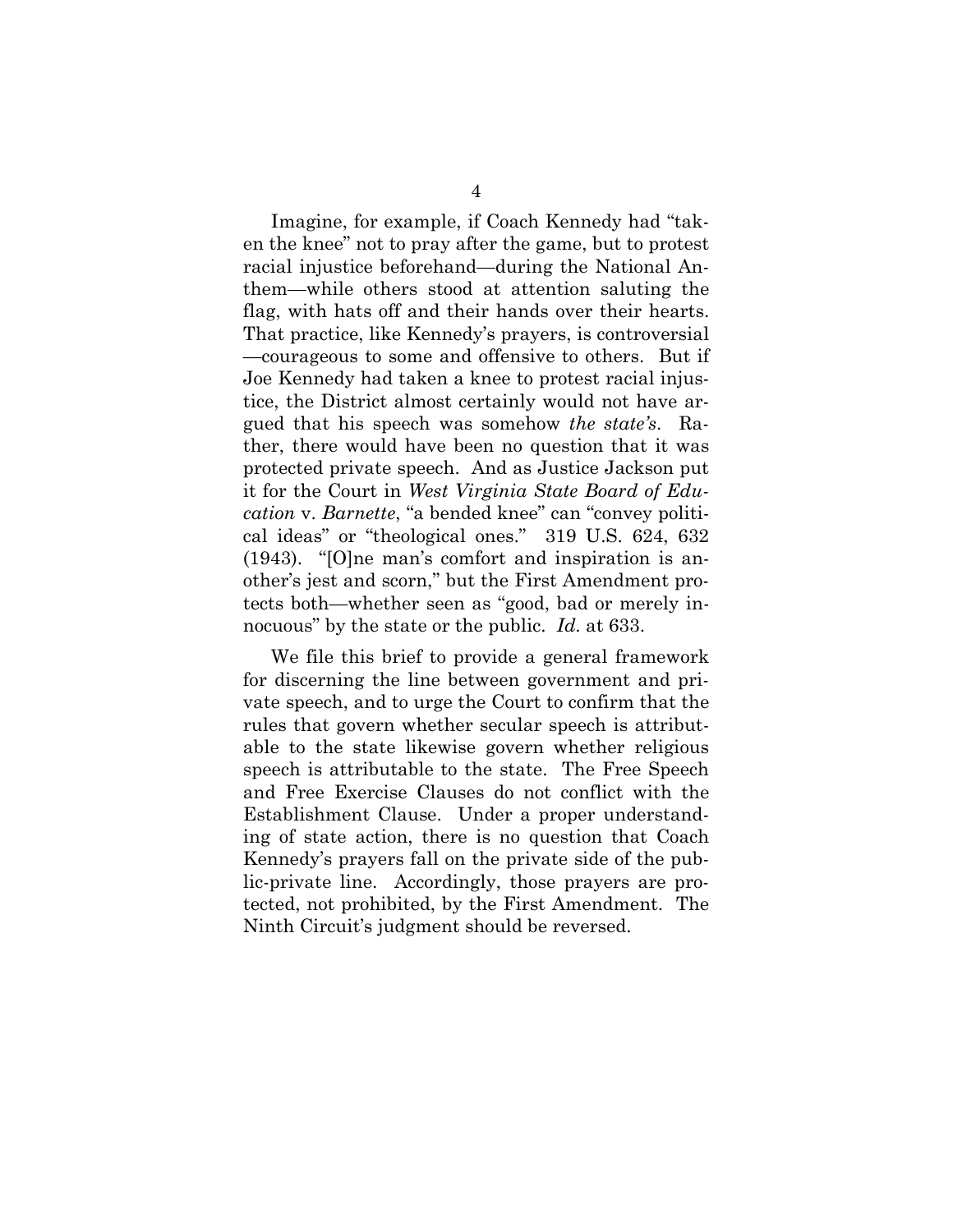#### **STATEMENT**

<span id="page-12-0"></span>After serving nearly 20 years in the Marines, Joseph Kennedy spent eight years as an assistant football coach at Bremerton High School. From the start of his tenure, he knelt at midfield after every game, offering a brief, private prayer of gratitude to God.

Other coaches were likewise free to use this time for personal reasons, such as texting or calling others or entering the stands to greet spouses or friends—all before the players left the field. ECF 71-7 at 4-6; ECF 71-9 at 14-15. Another coach even, in his words, "took [his] own personal few moments" to do a Buddhist chant. ECF 64-23 at 3; E.R.114, 295, 374-375. *Amici* can attest that, in similar athletic contexts, coaches and players often make public statements about their personal beliefs on matters of politics or public issues, or take the knee during the National Anthem, on the field and in full view of the crowd.

Well after Coach Kennedy began this practice, several players asked if they could join him. He responded that it was a "free country" and they could "do what [they] want[ed]." Pet. App. 4. Over time, as more players joined him in prayer, Kennedy sometimes gave motivational remarks with faith-related themes. E.R.114.

Initially, no one complained. In fact, BHS only heard of Kennedy's post-game prayer because another school's coach praised the practice. E.R.134. But BHS then "expressed disapproval" (Pet. App. 5) and the District—while acknowledging that students participated voluntarily and that Kennedy had "not actively encouraged, or required, \* \* \* participation" concluded that his post-game expression violated school policy. E.R.299-301; Pet. App. 218.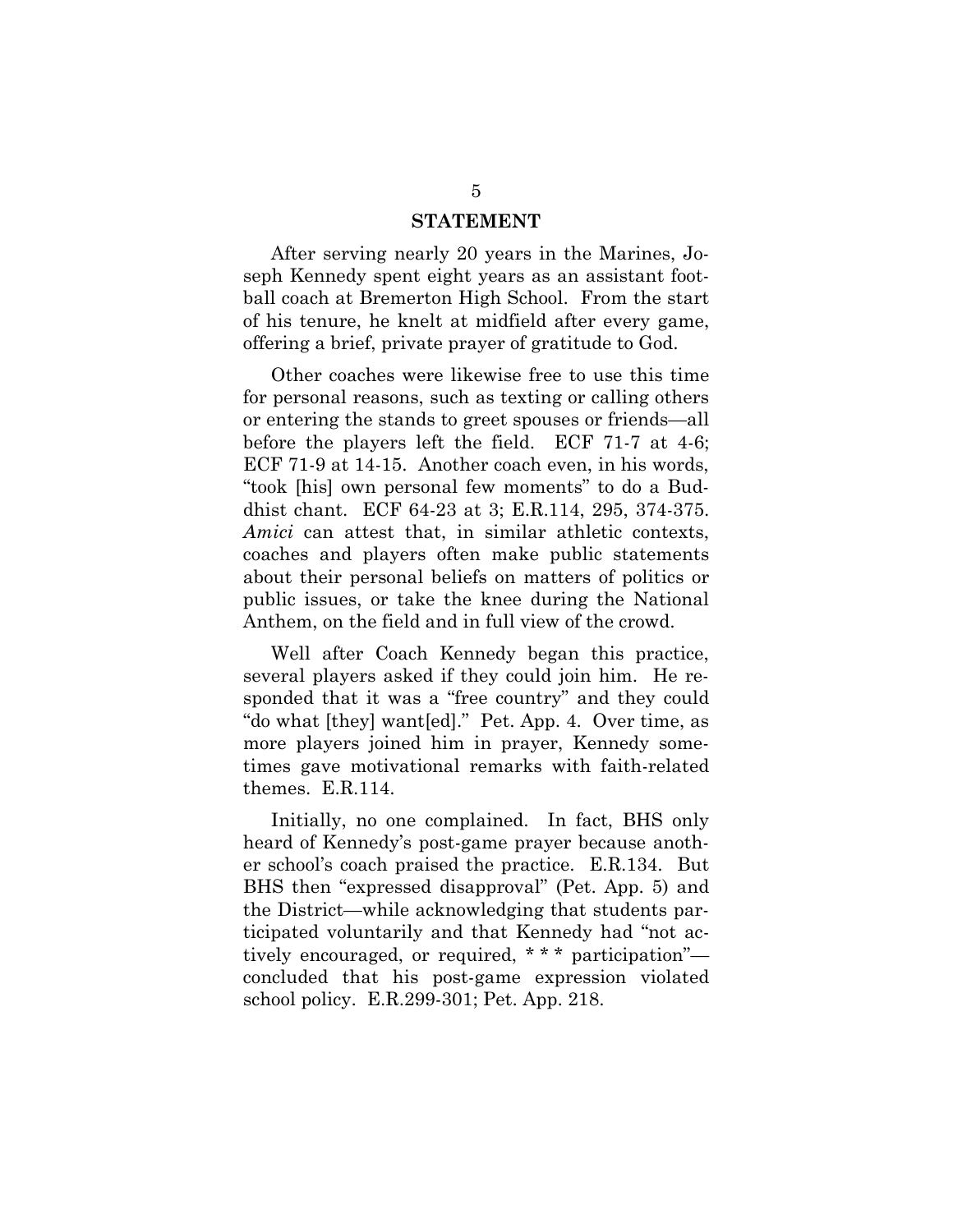The District acknowledged that Coach Kennedy's "religious expression was fleeting." E.R.99. But in its view, his brief prayer "drew [him] away from his work" and a "reasonable observer" would view it as a governmental "endorsement of religion." *Ibid.* Ultimately, the District directed him not to engage in any religious activity, even silent prayer, in the presence of a student. Pet. App. 6. That meant he could not offer a word of thanks before meals in the cafeteria.

Coach Kennedy sued, but the courts below ruled for the District. Reasoning that he "was clothed with the mantle of one who imparts knowledge and wisdom," and that "expression was [his] stock in trade," the Ninth Circuit held that he "spoke as a public employee when he kneeled and prayed on the fifty-yard line immediately after games while in view of students and parents." Pet. App. 14, 16-17. Indeed, the court concluded that even if Kennedy "spoke as a private citizen," the District did not abridge his freedom of speech because "an objective observer, familiar with the history of Kennedy's on-field religious activity" "could reach *no other conclusion* than that [the district] endorsed Kennedy's religious activity by not stopping the practice." *Id*. at 17-19, 21.

The Ninth Circuit did not explain why, in the case of a conflict between the Free Speech Clause and the Establishment Clause, the latter should prevail. It simply reaffirmed its prior holdings that "[a] school district's interest in avoiding an Establishment Clause violation trumps [a teacher's] right to free speech." *Id*. at 17 (citation omitted). Over the dissent of eleven judges in four separate opinions, the Ninth Circuit denied rehearing en banc. *Id*. at 77- 129. In response, the panel opinion's author thought himself free to judge Coach Kennedy's prayer against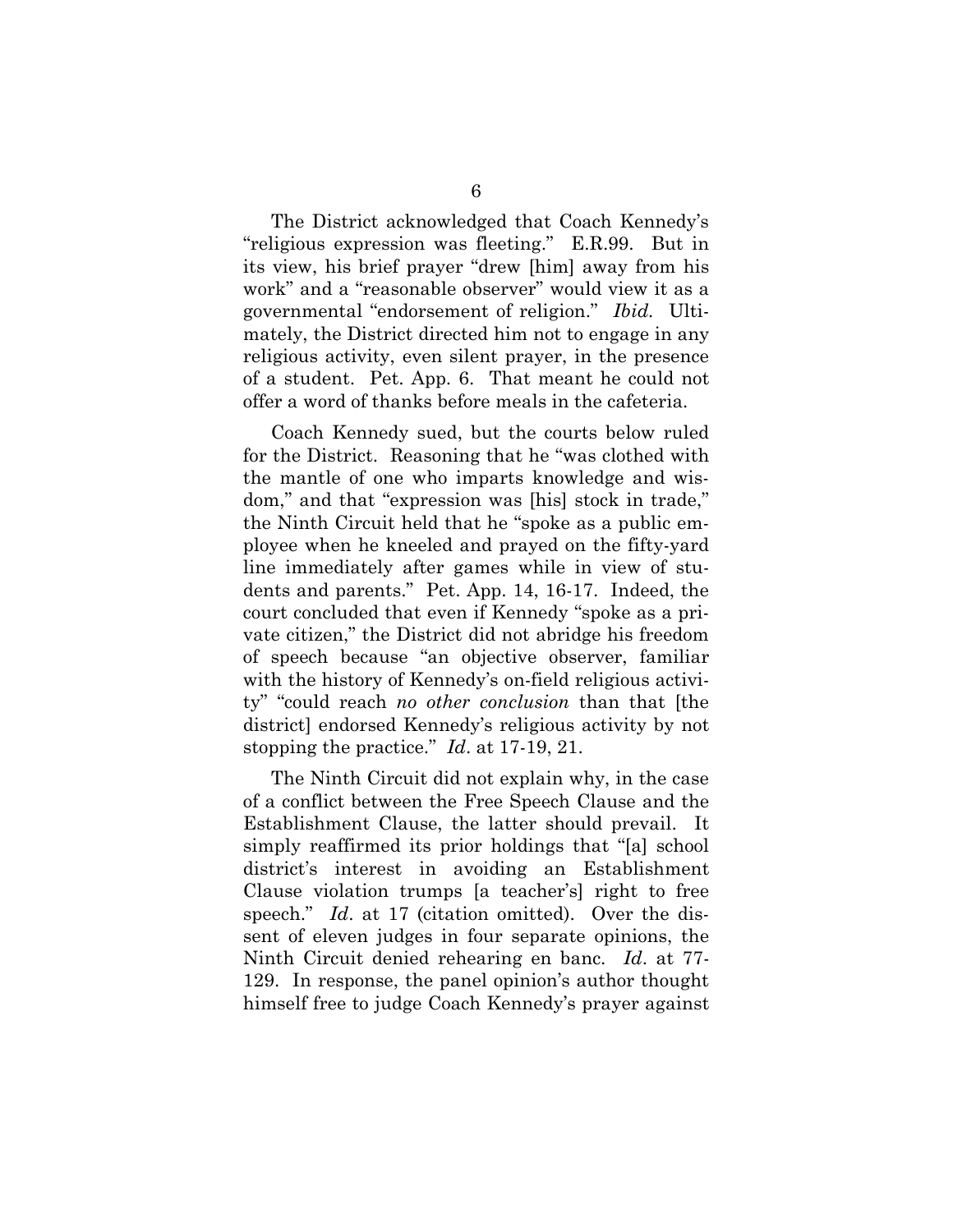biblical standards, calling it "more than a little ironic that [his] 'everyone watch me pray'" prayers "so clearly flout[ed] the instructions found in the Sermon on the Mount on the appropriate way to pray." *Id*. at 69.

#### **ARGUMENT**

#### <span id="page-14-1"></span><span id="page-14-0"></span>**I. The distinction between state and private action plays a critical role in protecting free speech and is utterly indispensable to protecting religious liberty.**

<span id="page-14-3"></span>The line between governmental and private activity is foundational to our constitutional order. With limited exceptions, the Constitution is designed to limit the actions of the government, not private citizens.1 The very language of the Fourteenth Amendment—"No State shall \* \* \* deprive any person of life, liberty, or property, without due process of law"—by which the First Amendment is made applicable to the States, bespeaks its application to the government. And this Court has always maintained, ever since the issue first arose in the *Civil Rights Cases*, 109 U.S. 3 (1883), that "'the action inhibited by the first section of the Fourteenth Amendment is only such action as may fairly be said to be that of the States.'" *Blum* v. *Yaretsky*, 457 U.S. 991, 1002 (1982) (quoting *Shelley*  v. *Kraemer*, 334 U.S. 1, 13 (1948)). The Fourteenth Amendment "erects no shield against merely private conduct." *Shelley*, 334 U.S. at 13.

<span id="page-14-6"></span><span id="page-14-5"></span><span id="page-14-4"></span><span id="page-14-2"></span><sup>&</sup>lt;sup>1</sup> The most notable exception is the Thirteenth Amendment, which provides that "[n]either slavery nor involuntary servitude, except as a punishment for crime whereof the party shall have been duly convicted, shall exist within the United States, or any place subject to their jurisdiction." U.S. Const. amend. XIII.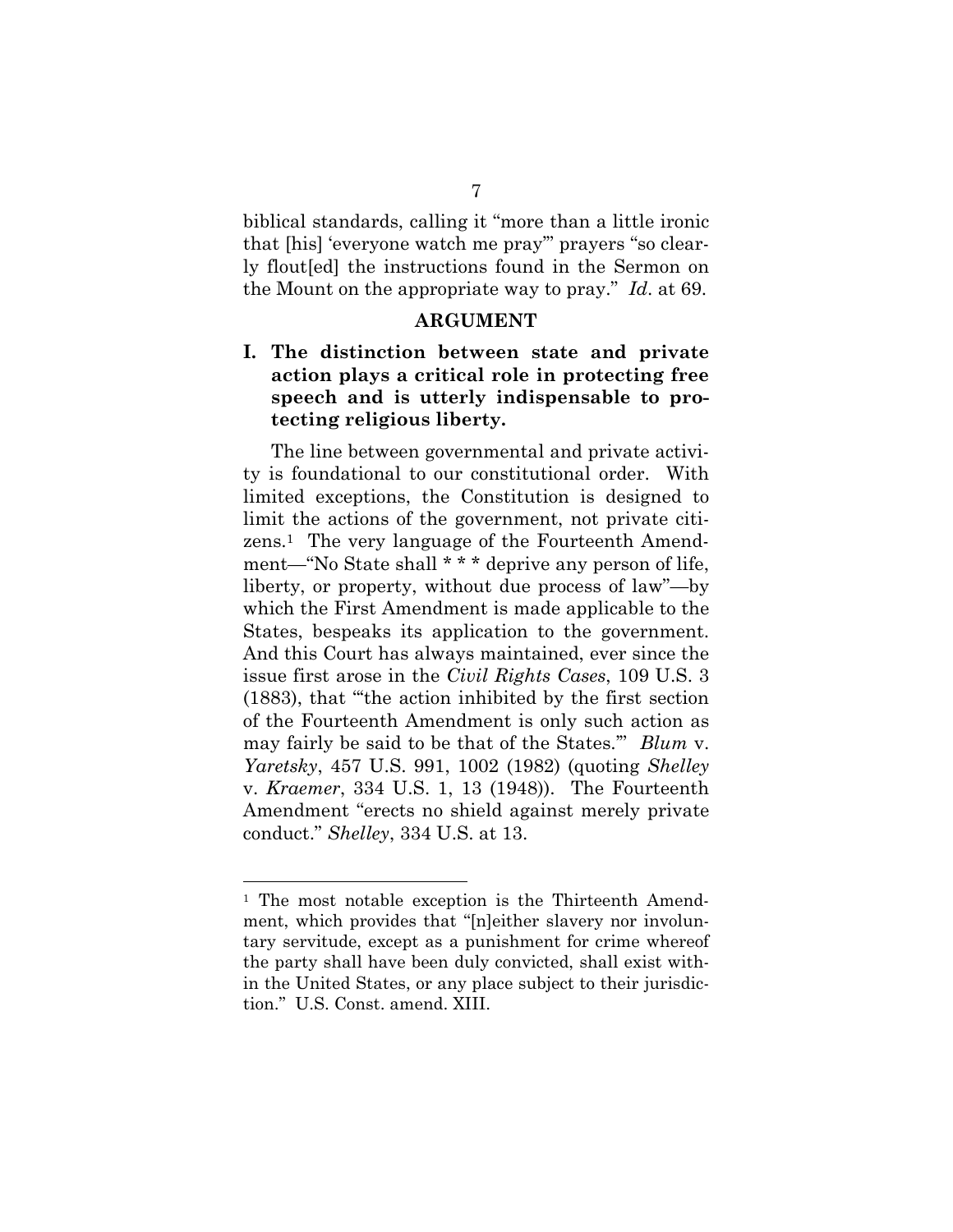<span id="page-15-2"></span>"To draw the line between governmental and private" is the work of "the state-action doctrine." *Manhattan Cmty. Access Corp*. v. *Halleck*, 139 S. Ct. 1921, 1926 (2019). As the Court has explained, "enforc[ing] [the] critical boundary between the government and the individual \* \* \* protects a robust sphere of individual liberty," and "[e]xpanding the state-action doctrine beyond its traditional boundaries would expand governmental control while restricting individual liberty and private enterprise." *Id*. at 1934. Put another way, norms that *increase* freedom when applied to the state—which possesses coercive power over its citizens—*decrease* freedom when applied to private individuals and institutions that lack such power.

<span id="page-15-1"></span><span id="page-15-0"></span>A. The line between public and private activity is fundamental even in cases involving secular speech, as "the Free Speech Clause prohibits only *governmental* abridgment of speech," not "*private* abridgment of speech." *Id*. at 1928. For example, while imposing an obligation of content neutrality on the state enhances the expressive liberty of private citizens (*Carey* v. *Brown*, 447 U.S. 455, 462-463 (1980)), imposing such an obligation on private parties would interfere with such liberty (*Hurley* v. *Irish-American Gay, Lesbian & Bisexual Grp.*, 515 U.S. 557 (1995)). Subjected to the First Amendment, private parties "would lose the ability to exercise what they deem to be appropriate editorial discretion within that open forum" and "would face the unappetizing choice of allowing all comers or closing the platform altogether." *Halleck*, 139 S. Ct. at 1930-1931. Thus, "when a private entity provides a forum for speech, [it] is not ordinarily constrained by the First Amendment." *Id*. at 1930.

<span id="page-15-3"></span>Likewise, "the fact that the government licenses, contracts with, or grants a monopoly to a private en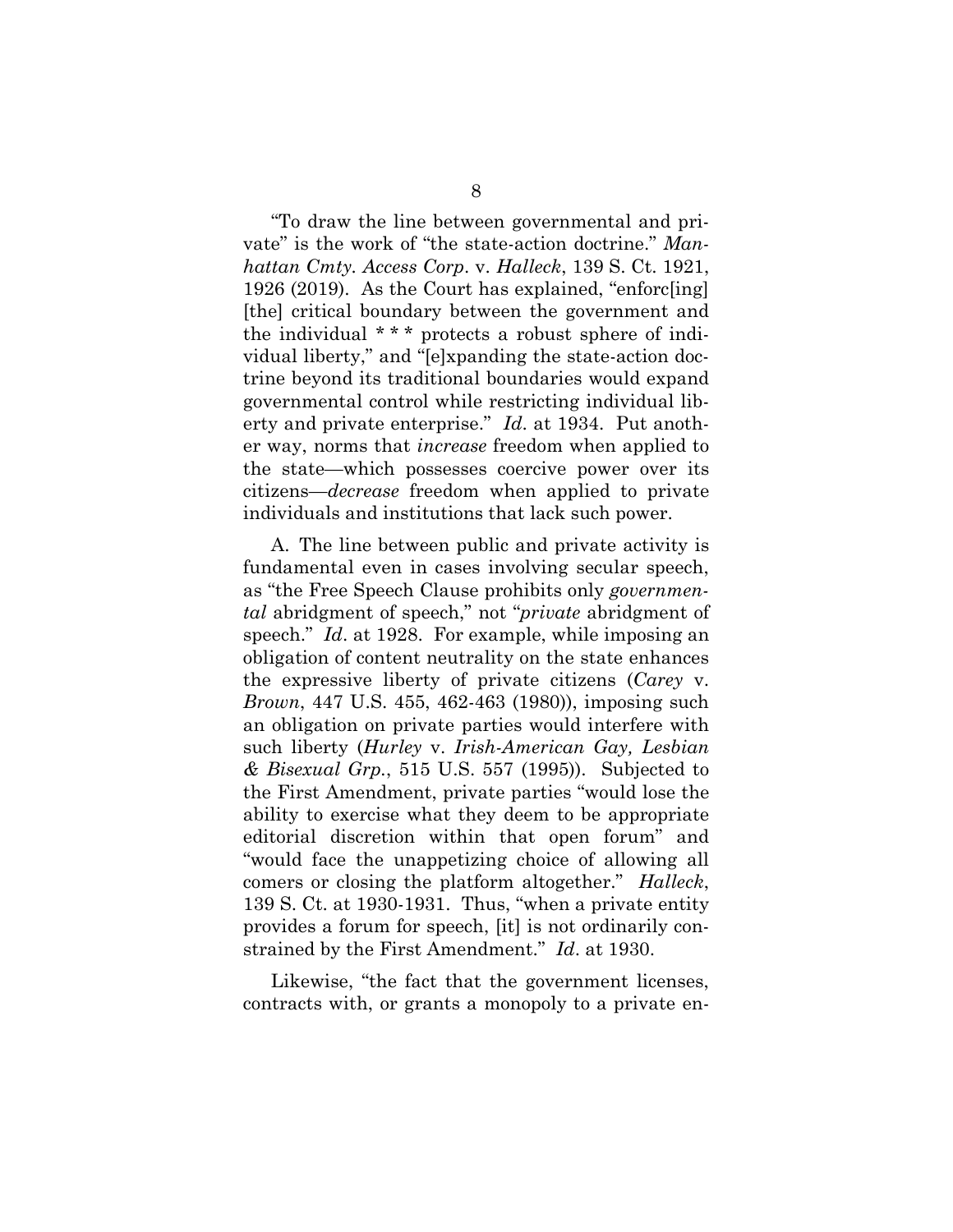<span id="page-16-2"></span>tity does not convert the private entity into a state actor—unless the private entity is performing a traditional, exclusive public function." *Id*. at 1931. "The same principle applies if the government funds or subsidizes a private entity." *Id*. at 1932. In *Rendell-Baker* v. *Kohn*, 457 U.S. 830, 840 (1982), for example, this Court dismissed a free speech claim against a private school that received 90-99% of its funding from the state, on the ground that it was not a state actor. And this Court has forcefully rejected the notion that "'being heavily regulated makes you a state actor,'" recognizing that it "is entirely circular and would significantly endanger individual liberty and private enterprise"—especially in "the speech context, because it could eviscerate certain private entities' rights to exercise editorial control over speech and speakers on their properties or platforms." *Halleck*, 139 S. Ct. at 1932; see also *Rust* v. *Sullivan*, 500 U.S. 173, 193-194 (1991) (free speech guarantees are inapplicable to private parties conveying governmental messages); *Eu* v. *San Francisco Cty. Democratic Cent. Comm.*, 489 U.S. 214, 224-225 (1989) (applying political neutrality requirements to political parties would interfere with private advocacy).

<span id="page-16-3"></span><span id="page-16-1"></span><span id="page-16-0"></span>B. The line between public and private action is even more critical when it comes to religion. If private citizens form a church or otherwise engage in religious exercise, their activities are *affirmatively protected* by the First Amendment's Free Speech and Free Exercise Clauses. But if the government forms a church or engages in religious exercise, its activities are not just *unprotected* by the Free Speech and Free Exercise Clauses; they are *affirmatively prohibited* by the Establishment Clause. See *Mitchell* v. *Helms*, 530 U.S. 793, 809 (2000) (plurality op.) (the Estab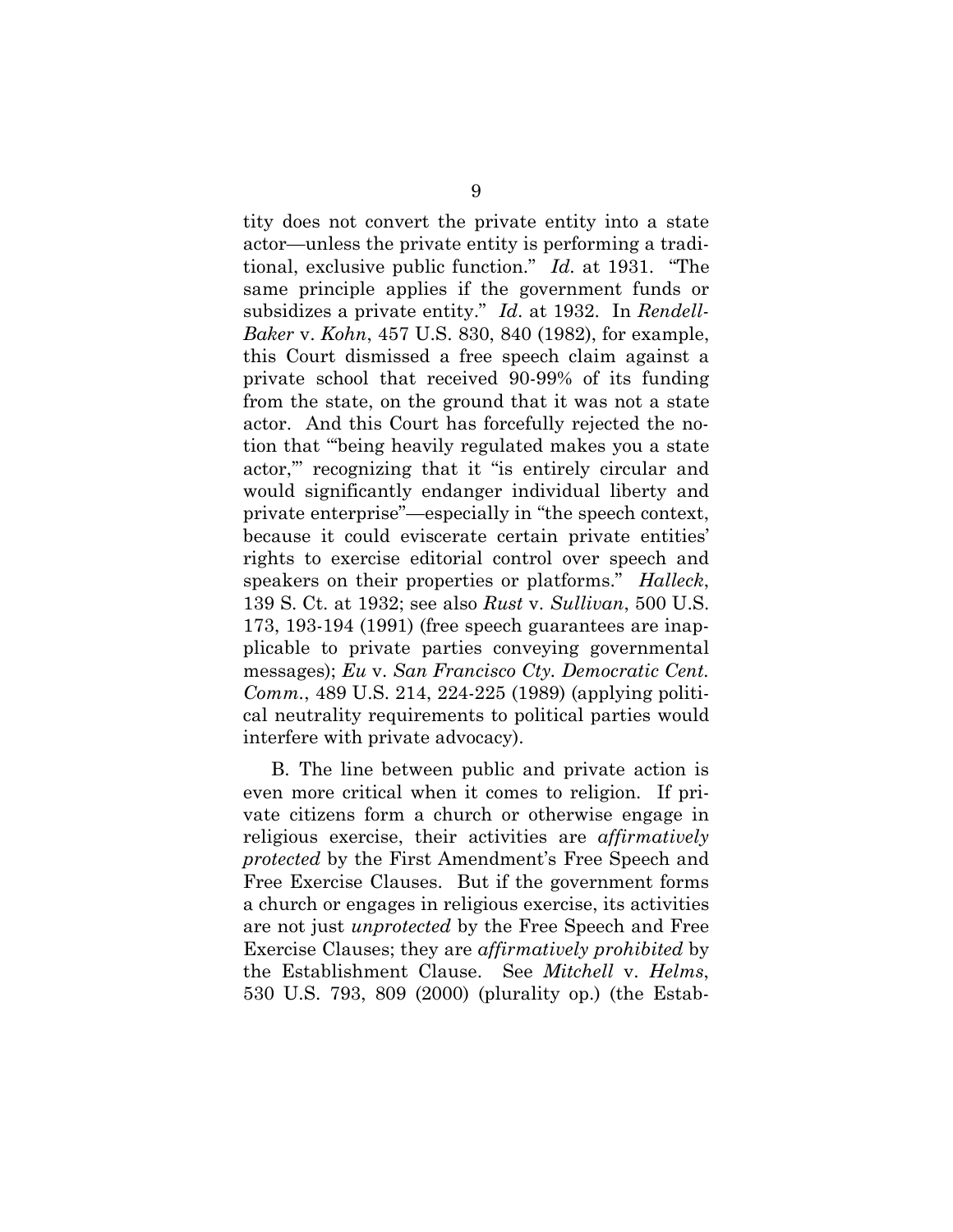lishment Clause requires "distinguish[ing] between indoctrination that is attributable to the State and indoctrination that is not"). In other words, the line between private and governmental religious activity determines whether the activity is constitutionally protected or constitutionally prohibited. No wonder the line is "crucial." *Santa Fe*, 530 U.S. at 302.

### <span id="page-17-2"></span><span id="page-17-0"></span>**II. Whether prayer is attributable to the state should be determined by applying the same legal standards that govern whether secular speech is attributable to the state.**

Whether speech is religious as opposed to secular does not—or should not—alter how courts analyze whether that speech is fairly attributable to the state. While that determination has different *consequences* for religious speech than for secular speech, the determination itself turns on the neutral application of standards that apply without regard to the secular or religious subject matter of the speech. Thus, where secular speech is private under the governing neutral standards, religious speech of the same character is also private—and vice versa. Any other rule would put the courts in the business of discriminating based on content and viewpoint. And "private religious speech, far from being a first Amendment orphan, is as fully protected under the Free Speech Clause as secular private expression." *Capitol Sq. Rev. & Advis. Bd*. v. *Pinette*, 515 U.S. 753, 760 (1995).

<span id="page-17-1"></span>So what are the governing standards? It may not be possible to catalog every possible context, but two common-sense rules control. Where the state invites private citizens to speak at school-sponsored events, whether that speech is attributable to the state depends on whether the criteria for selecting the speak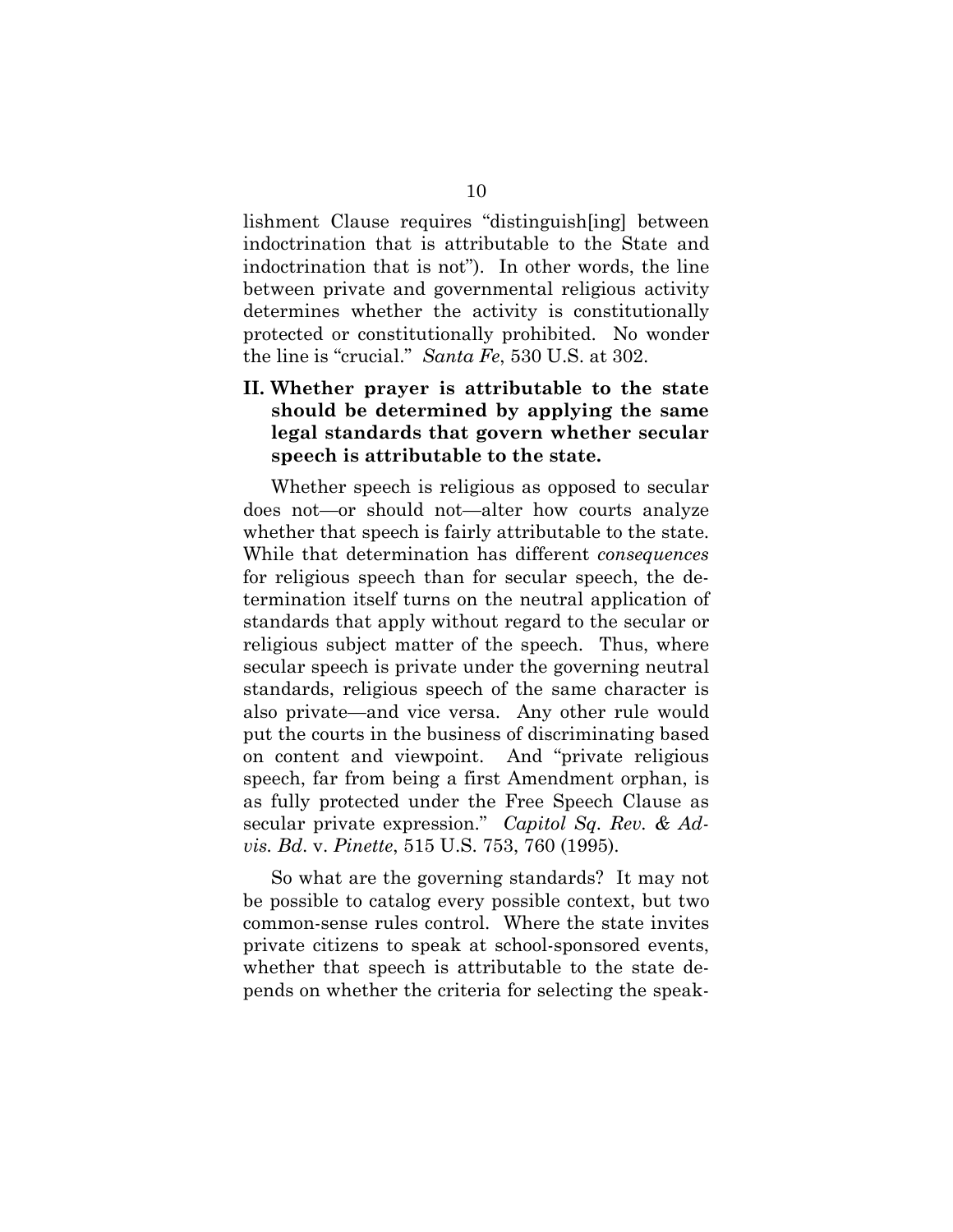<span id="page-18-1"></span>ers are objective and neutral toward religion, and on whether the government exercises substantial control over the content of their speech. *Lee* v. *Weisman*, 505 U.S. 577, 586-590 (1992). And where the speakers are government employees, whether the speech is attributable to the government depends on whether the speech itself is part of their job duties—not simply on whether the speech takes place during working hours or on government property. *Garcetti* v. *Ceballos*, 547 U.S. 410, 420 (2006). Moreover, it is typically important—and revealing—to consider how the government treats employees' secular speech in similar circumstances.

### <span id="page-18-0"></span>**A. Whether the speech of invited guests at school-sponsored events is private turns on whether they are chosen for secular and neutral reasons and retain primary control over the content of their speech.**

Where private citizens offer religious speech in public school-sponsored settings or public fora, two main considerations govern whether their speech is attributable to the state: the neutrality (or lack thereof) of the criteria by which the outside speakers are given the opportunity to speak, and the extent to which the government controls the content of their speech. Depending on the circumstances, the speech might fall on either side of the public-private line.

1. In *Weisman*, for example, this Court held that a school district's practice of inviting clergy to deliver prayers at middle school graduation ceremonies violated the Establishment Clause. The Court stressed that the school "direct[ed] the performance of a formal religious exercise" by selecting a member of the clergy specifically to pray and curating his prayers'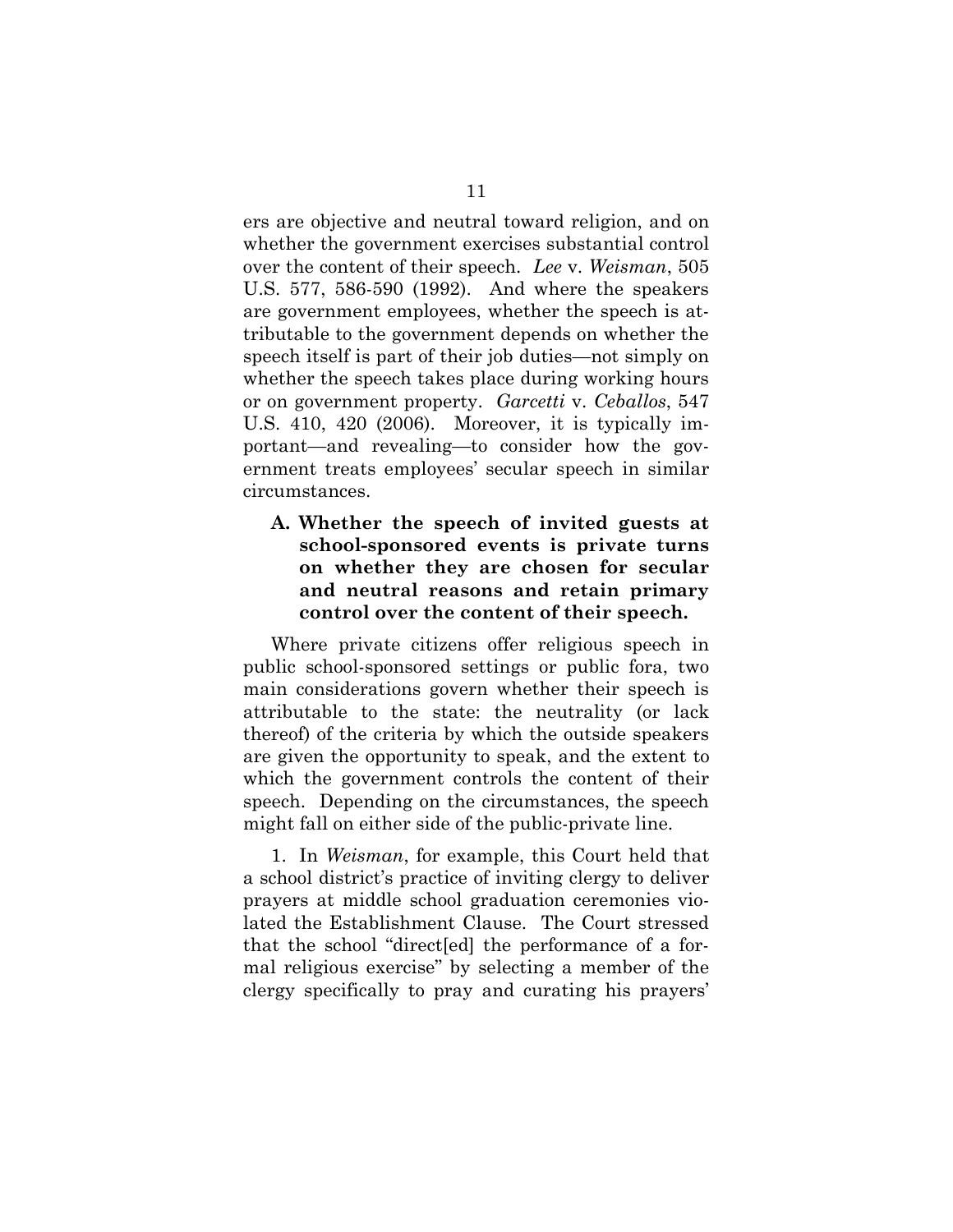<span id="page-19-0"></span>content—to the point that they "bore the imprint of the State." *Id.* at 586, 590. To ensure that the prayer was "[a]ppropriate," the principal provided a visiting rabbi with "a pamphlet entitled 'Guidelines for Civic Occasions'" and "advised [that] the invocation and benediction should be nonsectarian." *Id*. at 581. Because the district selected the speaker specifically to deliver the prayers (non-neutral criteria) and "directed and controlled the content of the prayers," the prayers of its invited guest were "attributable to the State." *Id.* at 587-588.

The Court in *Weisman* took care, however, to reiterate that the "constitutional constraints" imposed by the First Amendment "applied to state action." *Id*. at 595. While the Constitution does not permit the public schools "to undertake th[e] task [of prayers] for itself," neither "does [it] allow the government to stifle praye[r]." *Id.* at 589. In short, the "Religion Clauses mean that religious beliefs and religious expression are too precious to be either proscribed or prescribed by the State." *Ibid*.

<span id="page-19-1"></span>Similarly, the Court in *Santa Fe* invalidated a school policy that directed the student body to elect a single "chaplain" for the entire football season and actively encouraged the chaplain to give "invocations" at each football game. 530 U.S. at 309. Rather than choosing the speaker based on neutral criteria, the policy enlisted the student body to elect a speaker based on the expectation that the speaker would pray. *Id.* at 309-311.

<span id="page-19-2"></span>By contrast, the Court in *Town of Greece* v. *Galloway* sustained the practice of opening town hall meetings with prayer because the town "neither reviewed the prayers in advance of the meetings nor provided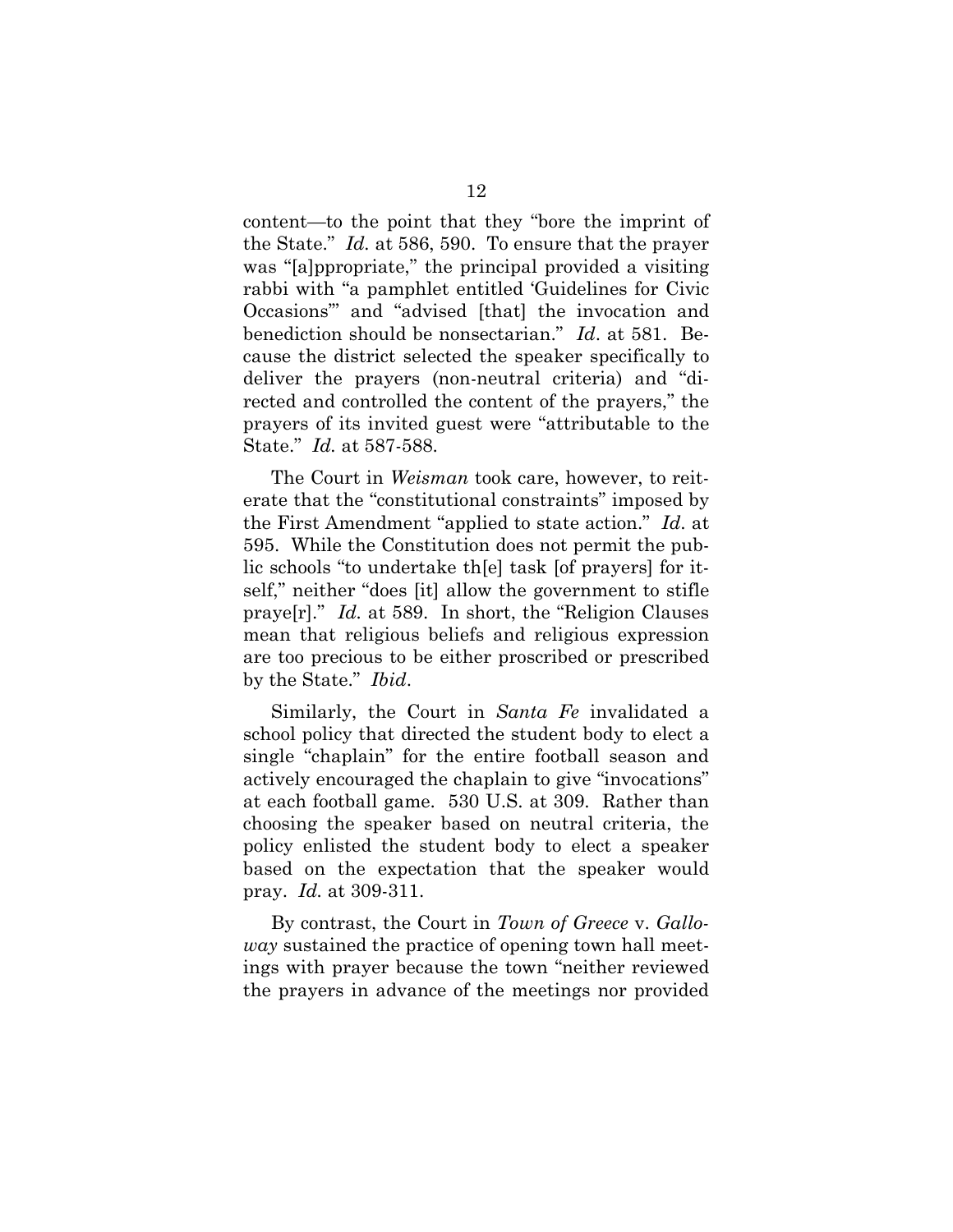guidance as to their tone or content," but "instead left the guest clergy free to compose their own devotions," such that "any member of the public [was] welcome in turn to offer an invocation reflecting his or her own convictions." 572 U.S. 565, 571, 589 (2014). The prayers thus "reflect[ed] the values" of those praying "as private citizens," and was "an opportunity for them to show who and what they [were] without denying the right to dissent." *Id.* at 588.

<span id="page-20-0"></span>2. On the other side of the public-private line, the Court's landmark decision in *Widmar* v. *Vincent*, 454 U.S. 263 (1981), confirms that it does not violate the Establishment Clause—and *does* violate the freedom of speech—for public universities to deny student groups equal access to school facilities "for purposes of religious worship or religious teaching." *Id*. at 265. Where the state allows access to public spaces based on neutral criteria—such as registration as a student group—the speech that results "does not [bear] any imprimatur of state approval" and the Establishment Clause is not implicated. *Id*. at 274. The state's use of neutral selection criteria shows that it is "no more commit[ted]" to religious groups' speech than to the speech of "'the Young Socialist Alliance,' or any other group eligible to use its facilities." *Ibid*. (citation omitted).

In so holding, the Court in *Widmar* forcefully rejected the idea that the university could "discriminate against religious speech on the basis of its content" or provide such speech with "less protection than other types of expression." *Id*. at 267. The state's asserted interest "in achieving greater separation of church and State than is already ensured under the Establishment Clause," the Court explained, "is limited by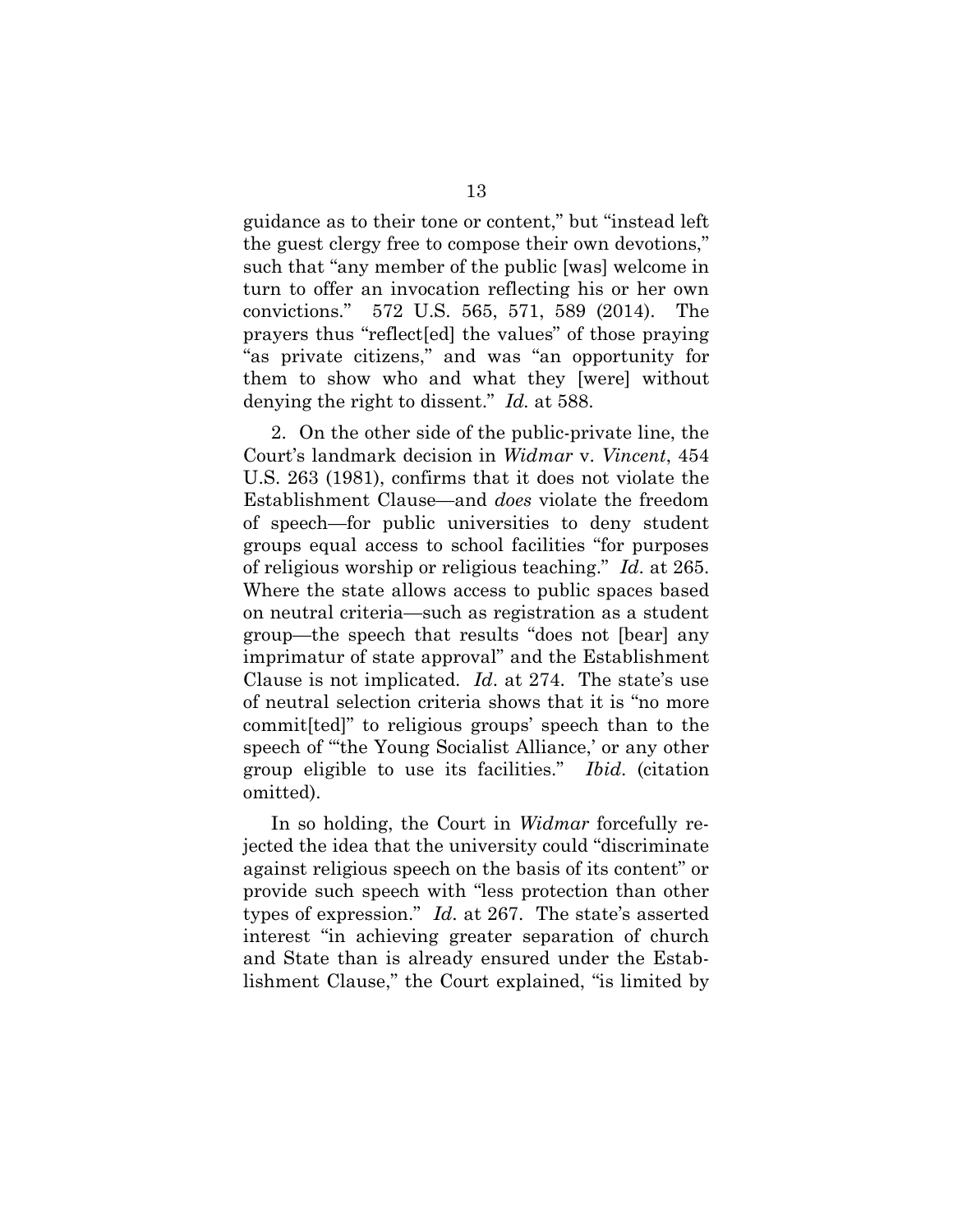<span id="page-21-1"></span>the Free Exercise Clause and \* \* \* the Free Speech Clause as well." *Id.* at 276.

The Court reaffirmed that principle in *Rosenberger* v. *Rector and Visitors of University of Virginia*, 515 U.S. 819 (1995). There, a university refused to fund a student newspaper "solely on the basis of its religious viewpoint." *Id*. at 837. This Court condemned that refusal, again "reject[ing] the position that the Establishment Clause even justifies, much less requires, a refusal to extend free speech rights to religious speakers" on the same terms as nonreligious speakers. *Id.* at 839. The Establishment Clause applies where "the State is the speaker"—either because it "enlists private entities to convey its own message" or "determines the content" by substantially "regulat[ing] \* \* \* what is or is not expressed." *Id.*  at 833. But when speakers are chosen based on "evenhanded" and "neutral criteria" that do not "promote" or "encourage" a particular message (*id.* at 833, 839), the state *is not speaking* and the Free Speech Clause applies with full force to any religious speech offered by the speaker.

<span id="page-21-0"></span>The same day, this Court rejected a claim that the state "violates the Establishment Clause when, pursuant to a religiously neutral state policy, it permits a private party to display an unattended religious symbol in a traditional public forum located next to its seat of government." *Pinette*, 515 U.S. at 757. As the Court held, "private expression" may not be curtailed to serve some purportedly "compelling interest in complying with the Establishment Clause" or "avoiding official endorsement of Christianity." *Id.* at 760, 761, 762. And the fact that "expression [is] made on government property" does not convert it to govern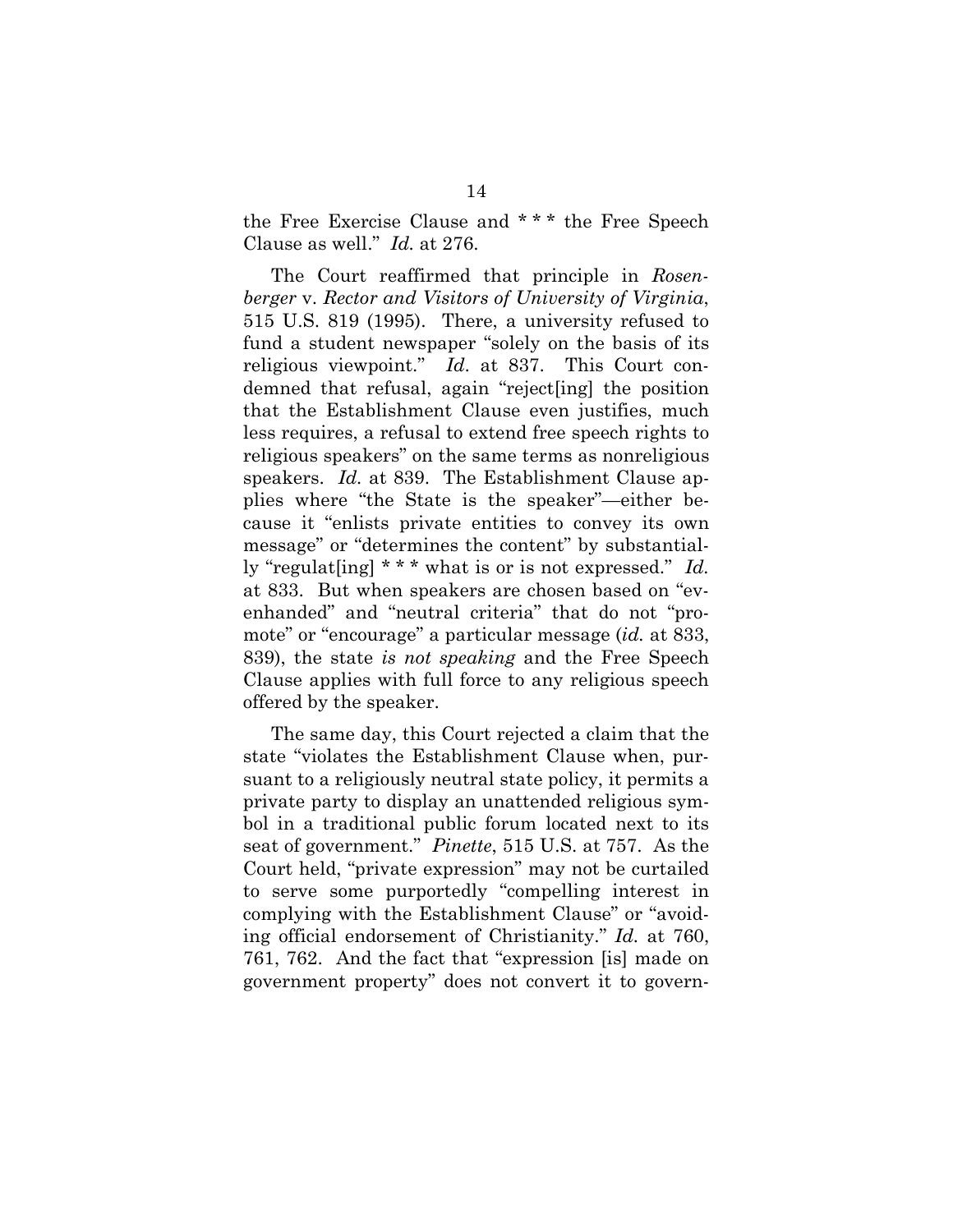<span id="page-22-0"></span>ment speech if the terms of access to a public arena are truly neutral. *Id.* at 763, 765-766 (plurality op.).

<span id="page-22-2"></span><span id="page-22-1"></span>It is particularly important to stress that "fears of an Establishment Clause violation" do not allow the state to discriminate against private religious speech. *Lamb's Chapel* v. *Ctr. Moriches Union Free Sch. Dist.*, 508 U.S. 384, 387, 393-395 (1993). In *Good News Club* v. *Milford Centr. Sch.*, 533 U.S. 98 (2001), for example, a private religious club wanted to use a school's facilities to host meetings after school, but the school denied the club the same access it provided to others. *Ibid*. This Court held that the school "unconstitutionally excluded a private speaker" based on its erroneous view that "its interest in not violating the Establishment Clause outweigh[ed] the Club's interest in gaining equal access to the school's facilities." *Id.* at 106, 112. The school's actions did not simply avoid an Establishment Clause violation; "it discriminated against the Club because of its religious viewpoint in violation of the Free Speech Clause." *Id.* at 120.

As these cases illustrate, whether speech is private (and thus beyond the Establishment Clause's strictures), or attributable to the state (and thus subject to the Establishment Clause's constraints), turns on (1) whether the criteria that made possible the speech given on state property or with state resources are neutral, and (2) whether the state controls the content of the speech. When the criteria are not neutral or the state controls the message, then "the State is the speaker." *Rosenberger*, 515 U.S. at 833. If the speech is secular, the state may "regulate the content of what is or is not expressed" to "ensure that its message is neither garbled nor distorted." *Ibid*.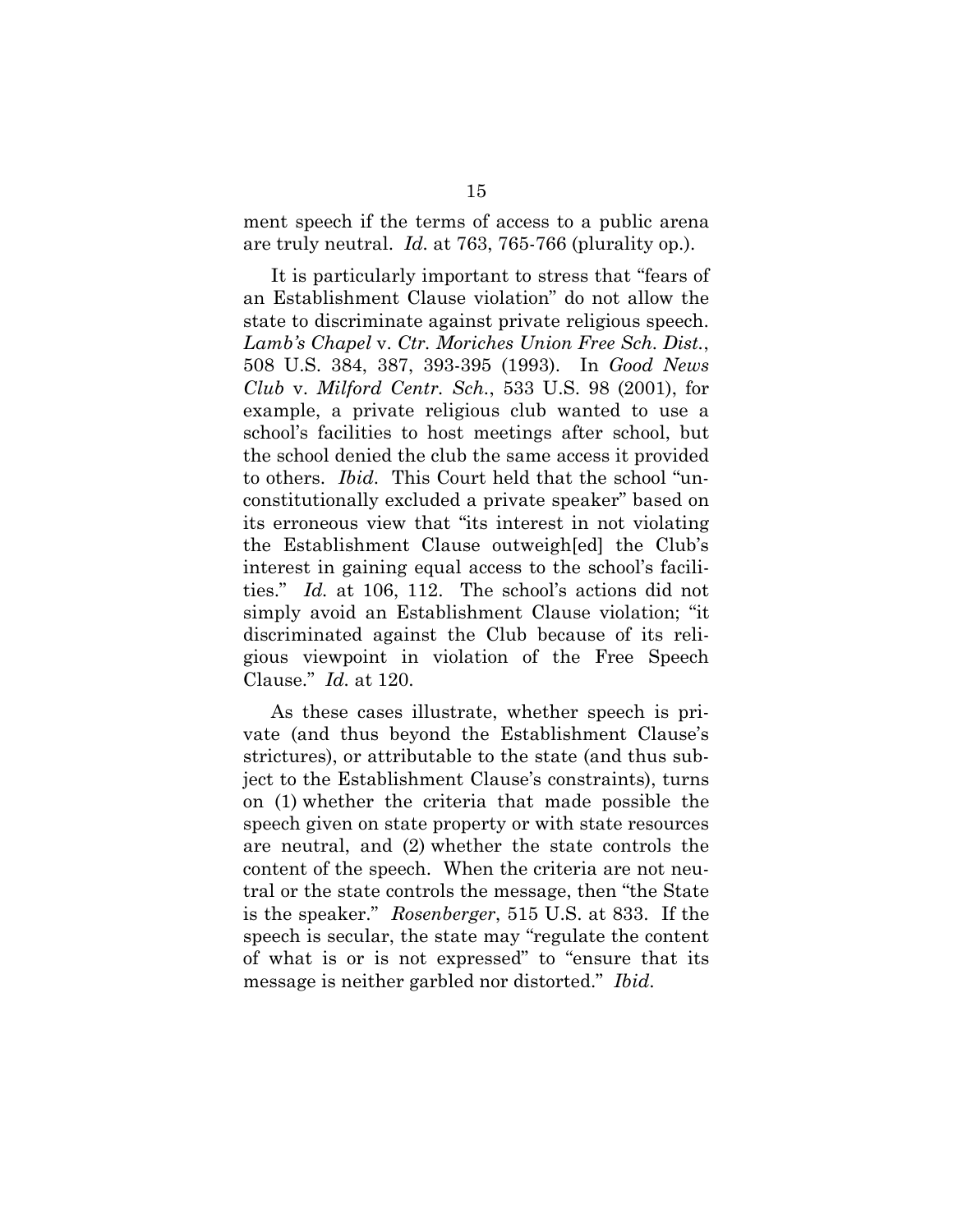3. The Department of Education, in consultation with the Department of Justice, has issued legal guidance on drawing the line between protected private religious speech and governmental speech controlled by the Establishment Clause. Under that guidance—which is legally binding on federally funded public schools—where the state allows expression based on "genuinely content-neutral criteria" and leaves speakers with "primary control over the content of their expression," any speech, including "prayer[,] is not attributable to the State and may not be restricted because of its religious content." U.S. Dep't of Educ., *Guidance on Constitutionally Protected Prayer and Religious Expression in Public Elementary and Secondary Schools*, 85 Fed. Reg. 3257, 3265 (Jan. 21, 2020); see 68 Fed. Reg. 9645, 9647 (Feb. 24, 2003) (original version).<sup>2</sup>

<span id="page-23-6"></span><span id="page-23-3"></span><span id="page-23-1"></span><span id="page-23-0"></span>Indeed, schools must remember that they "do not endorse everything they fail to censor." 85 Fed. Reg. at 3265-3266 (quoting *Mergens*, 496 U.S. at 250 (plurality op.)). And although the Establishment Clause bars the government from engaging in religious exercise, "neither the power nor the prestige" of the state may "be used to control, support or influence the kinds of prayer the American people can say." *Engel*  v. *Vitale*, 370 U.S. 421, 429 (1962).

<span id="page-23-5"></span><span id="page-23-4"></span><span id="page-23-2"></span><sup>2</sup> Under Section 8524(a) of the Elementary and Secondary Education Act of 1965 (ESEA), as amended by the Every Student Succeeds Act and codified at 20 U.S.C. § 7904(a), this Guidance binds all public elementary and secondary schools that receive federal funding.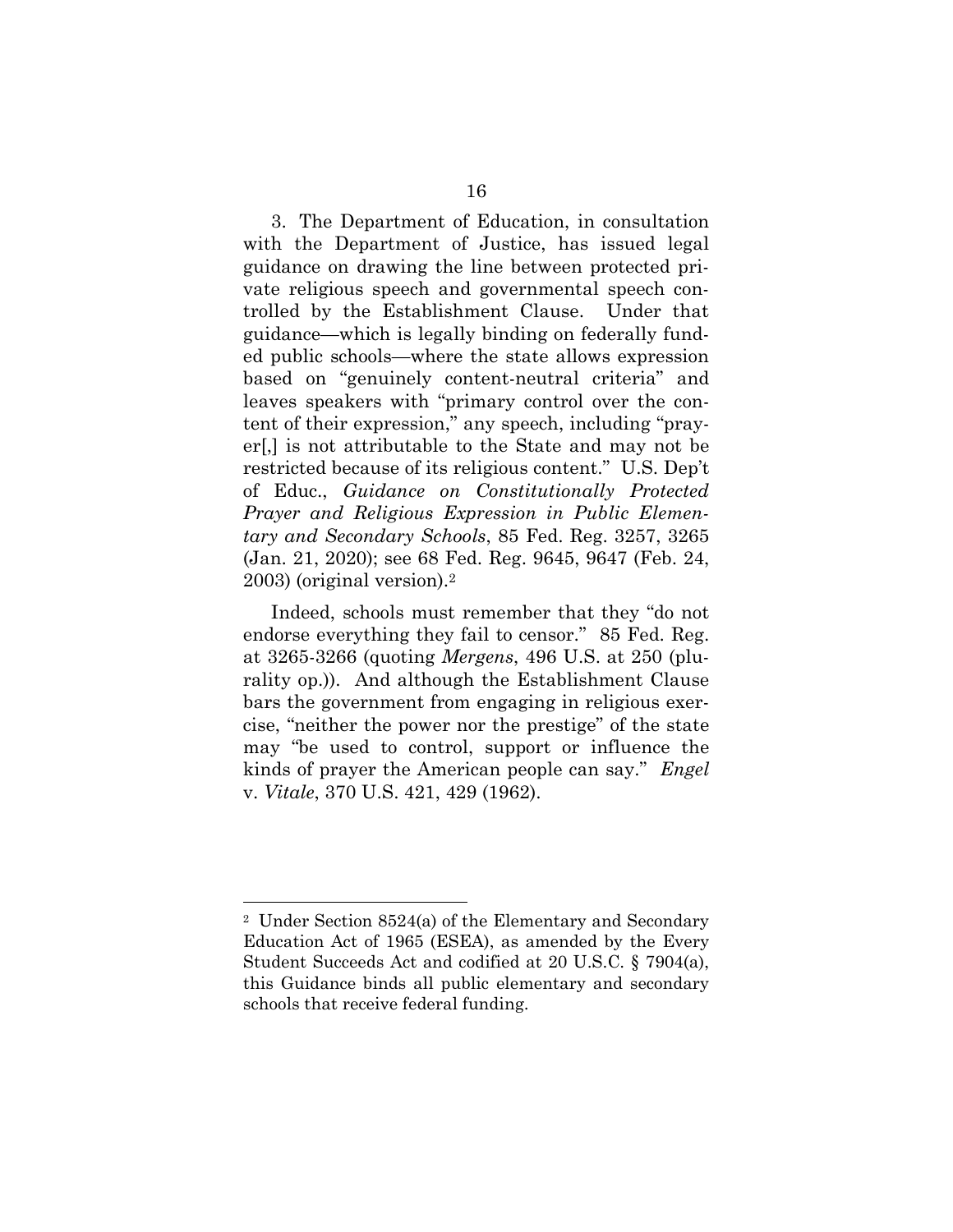### <span id="page-24-0"></span>**B. Whether the speech of public employees at state-sponsored events is attributable to the state turns on whether the speech itself is part of their job duties.**

When the speaker is a government employee, determining whether her speech is the government's presents a somewhat different question. Nevertheless, because that inquiry does not shift depending on whether the employee's speech is secular or religious, the government's treatment of secular speech in similar circumstances is instructive.

<span id="page-24-1"></span>1. It is beyond dispute that "citizens do not surrender their First Amendment rights by accepting public employment" (*Lane* v. *Franks*, 573 U.S. 228, 231 (2014)), and that government employees "receive First Amendment protection for expressions made at work" (*Garcetti*, 547 U.S. at 420). Government employees, no less than others, have the right "to speak as a citizen." *Id.* at 417.

Where this Court has approved restricting public employees' speech under the *Garcetti* framework, the restrictions have concerned "statements [made] pursuant to [the employee's] official duties." *Id*. at 421. In *Garcetti* itself, for example, an assistant prosecutor concluded that a search warrant affidavit "contained serious misrepresentations," and he recommended to his supervisors that the related criminal charges be dismissed. *Id.* at 420. His supervisors allegedly retaliated, transferring him to a less desirable job and denying him a promotion. *Id.* at 415. But the Court held that the prosecutor could be disciplined for his recommendation, calling it "controlling" that the particular speech at issue went to the core of his "official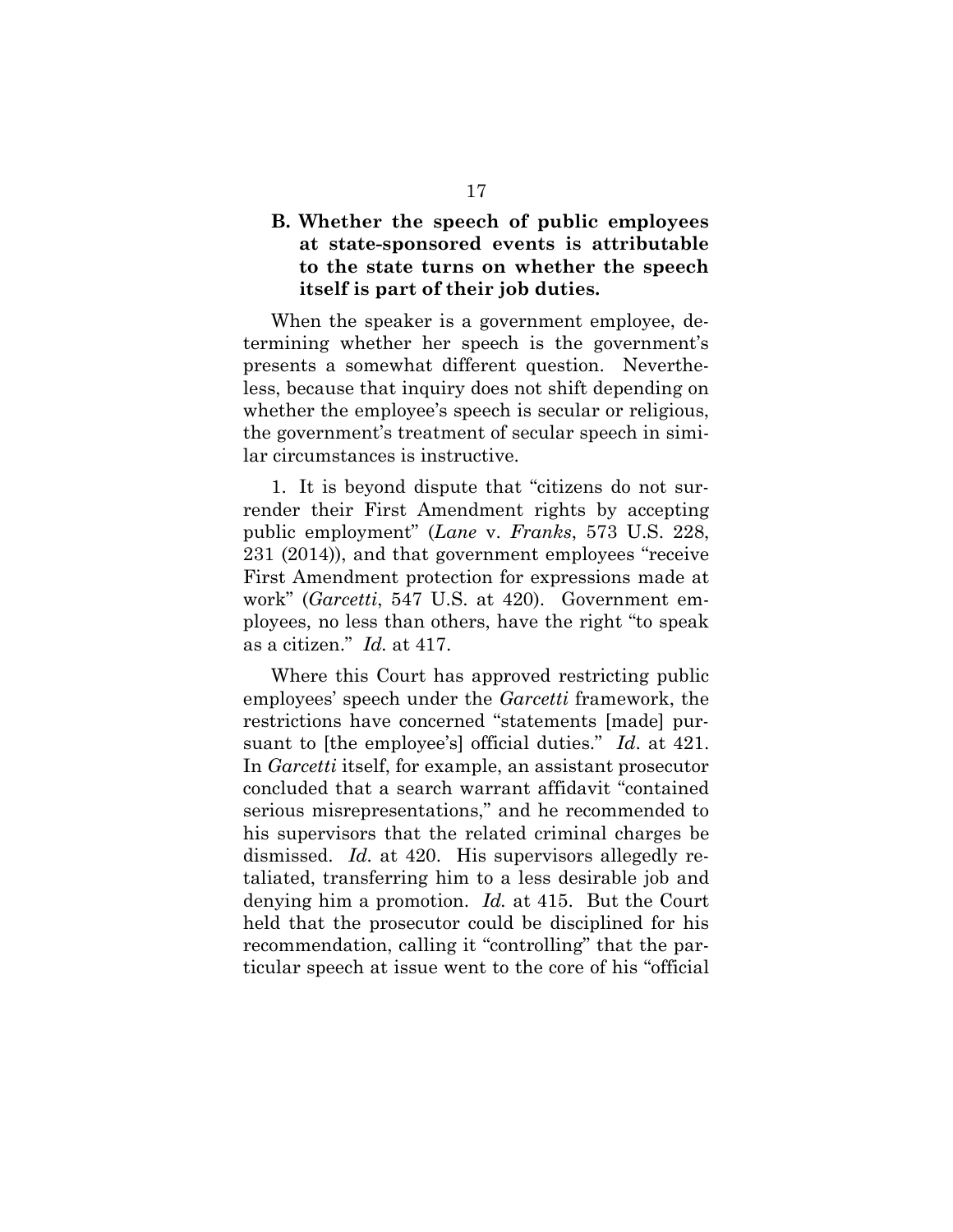duties": "advis[ing] his supervisor about how best to proceed with a pending case." *Id.* at 421.

In determining that the assistant prosecutor's recommendation was made in fulfilling his job duties and not in his capacity as a private citizen, the Court observed that it was not "the kind of activity engaged in by citizens who do not work for the government." *Id.* at 423. The Court had held protected government employee speech with citizen-speech analogues: a schoolteacher's "letter to a local newspaper" and "discussi[ons of] politics with a co-worker." *Id.* at 423-424 (citing *Pickering* v. *Bd. of Ed.*, 391 U.S. 563 (1968); *Rankin* v. *McPherson*, 483 U.S. 378 (1987)). "When a public employee speaks pursuant to employment responsibilities, however, there is no relevant analogue to speech by citizens who are not government employees." *Id.* at 424. Indeed, the prosecutor did "not dispute that [he] wrote his disposition memo pursuant to his employment duties." *Ibid.*

<span id="page-25-2"></span><span id="page-25-1"></span><span id="page-25-0"></span>In announcing that Coach Kennedy "spoke as a public employee when he kneeled and prayed on the fifty-yard line immediately after games while in view of students and parents" (Pet. App. 16-17), the Ninth Circuit "read *Garcetti* far too broadly" (*Lane*, 573 U.S. at 239). By the Ninth Circuit's lights, it sufficed that Kennedy bore "the mantle of one who imparts knowledge and wisdom," and that "expression was [his] stock in trade." Pet. App. 14. But nothing in this Court's precedents supports the notion that the speech of public employees—even teachers—on public property during the workday is necessarily attributable to the state. Indeed, such a rule would sound the death knell for academic freedom.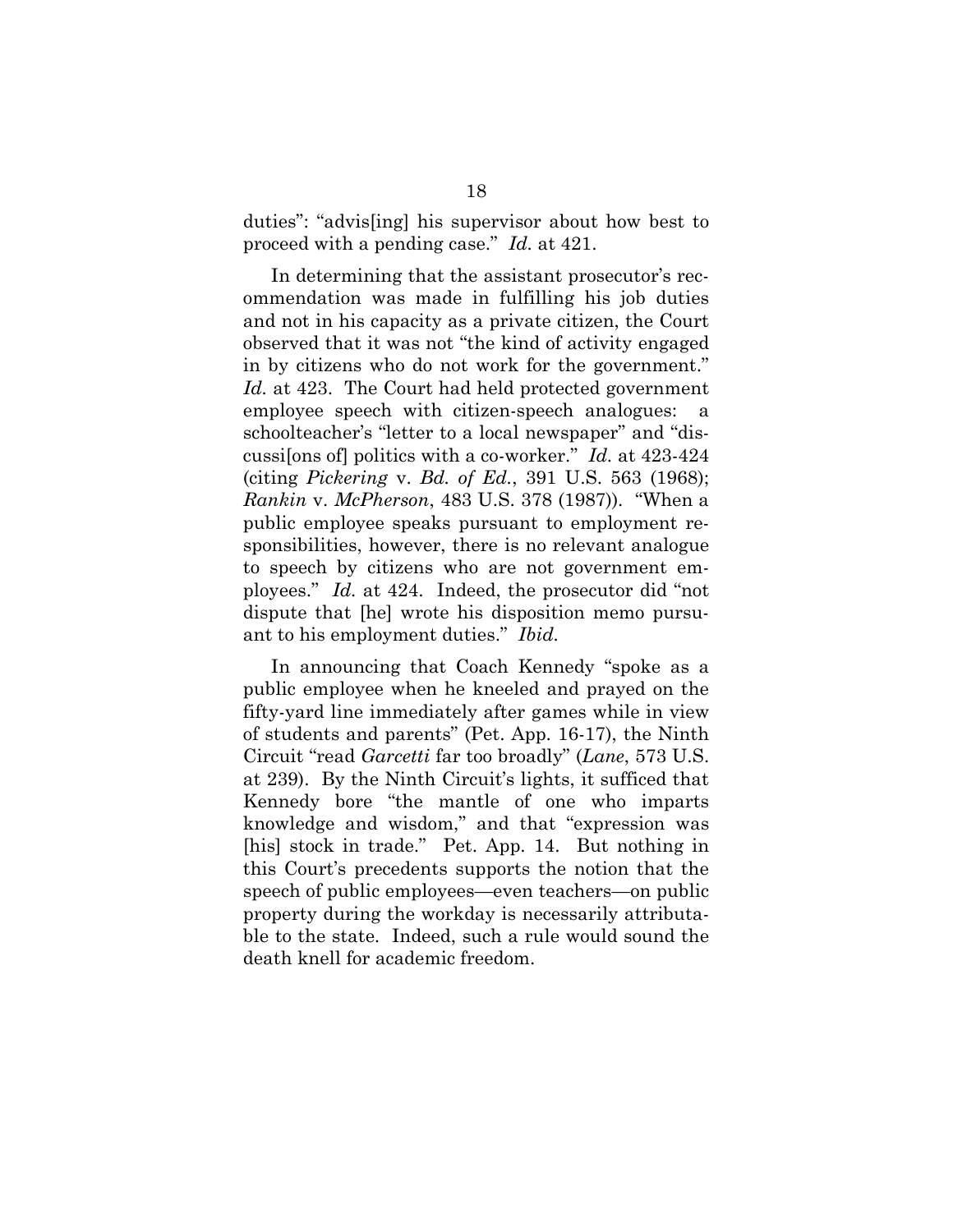<span id="page-26-0"></span>*Garcetti* rejected the notion that "all speech within the office" or "concern[ing] the subject matter" of the job (which prayer is not) "is automatically exposed to restriction" as governmental speech. *Id.* at 421*. Lane* reaffirmed that this Court has never blessed restricting "speech that simply relates to public employment or concerns information learned in the course of public employment." 573 U.S. at 239. And in the Establishment Clause context, *Santa Fe* explained that "not every message" that is "authorized by a government policy and take[s] place on government property at government-sponsored schoolrelated events  $***$  is the government's own." 530 U.S. at 302.

<span id="page-26-1"></span>Thus, the inquiry does not turn on the employee's status as an "'especially respected person[]'" or the "time" or "location" of his speech. Pet. App. 14, 15 (citation omitted). Rather, "[t]he critical question \* \* \* is whether the speech at issue is itself ordinarily within the scope of an employee's duties." *Lane*, 573 U.S. at 240. And this duty-centric inquiry must be "practical" not "[f]ormal[istic]"—employers cannot "restrict employees' rights by creating excessively broad job descriptions." *Garcetti*, 547 U.S. at 424.

<span id="page-26-2"></span>Practical experience confirms that not everything public employees say during working hours is part of their job. Workplaces are venues for all kinds of discussions, and public employees engage in all sorts of speech not attributable to the state. Employees are often "'free to talk about whatever they want,' including 'the Cowboy[s'] game \* \* \* [or] what they did over the weekend.'" *Texas State Teachers Ass'n* v. *Garland Indep. Sch. Dist.*, 777 F.2d 1046, 1054 (5th Cir. 1985), *aff'd*, 479 U.S. 801 (1986). Tons of speech, some of it controversial, takes place in schools during school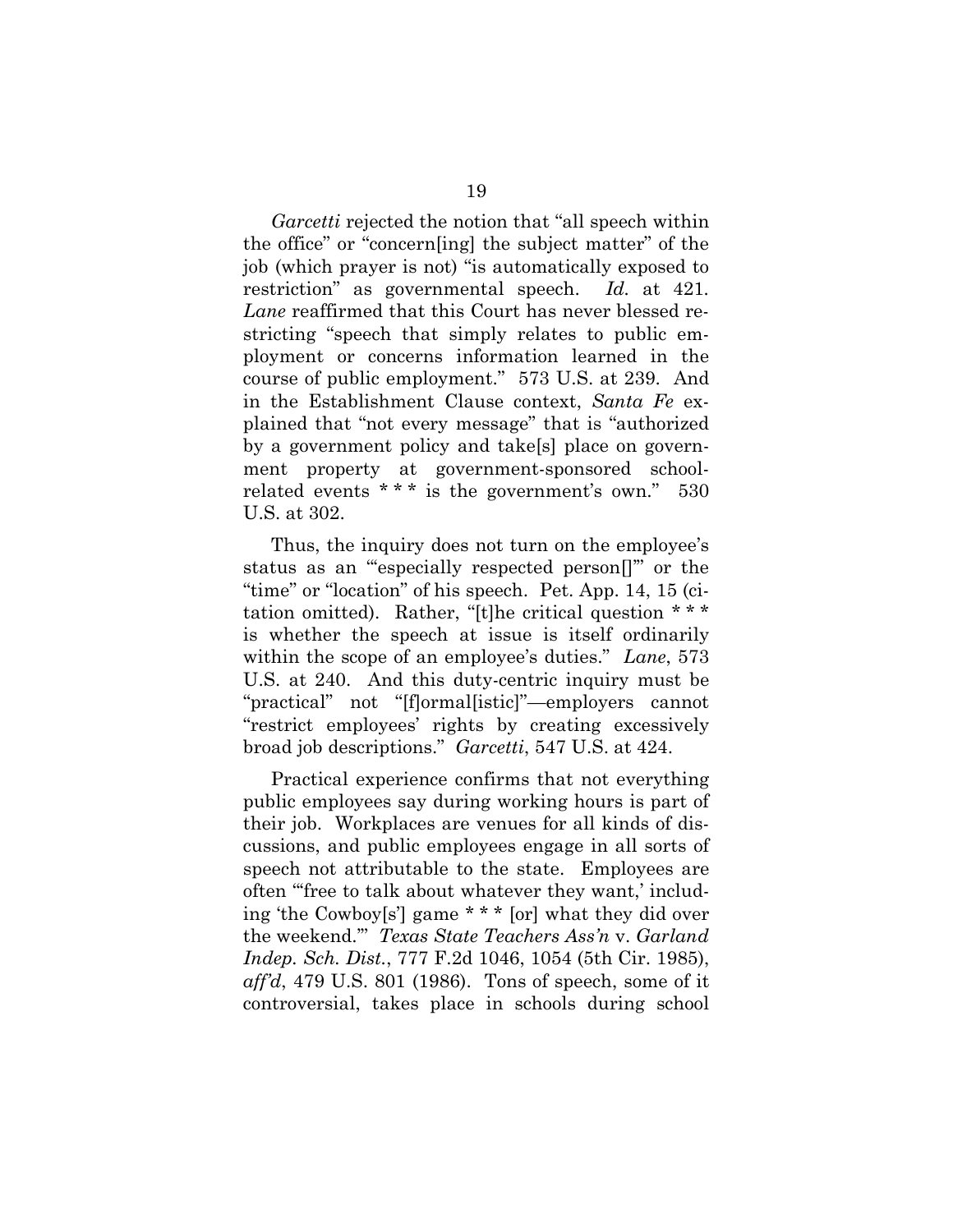hours without becoming part of the curriculum or the speech of the state. The Ninth Circuit's extreme position would leave teachers unable to express opinions to their students, or in the hearing of their students —or in Coach Kennedy's case, even to pray silently at meals. If all teacher speech at school is "government speech," the government can censor it all.

<span id="page-27-0"></span>2. Religious speech should not stand on such footing. Since the Clinton Administration, the Executive Branch has formally recognized that federal employees may engage in religious speech to the same extent that they may engage in non-religious speech. *Guidelines on Religious Exercise and Religious Expression in the Federal Workplace* (Aug. 14, 1997) ("Guidelines on Religious Exercise"). In issuing these Guidelines, President Clinton directed that agencies "permit employees to engage in personal religious expression (as they must permit other constitutionally valued expression) to the greatest extent possible, consistent with interests in workplace efficiency and requirements of law." President William J. Clinton, *Memorandum on Religious Exercise and Religious Expression in the Federal Workplace* 1247 (August 14, 1997). Moreover, the Guidelines "have the force of an Executive Order," and they reflect the consistent view of the Executive Branch for a quarter century. See Off. Att'y Gen., *Memorandum for All Executive Departments and Agencies: Federal Law Protections for Religious Liberty*, 11a (Oct. 6, 2017).

<span id="page-27-2"></span><span id="page-27-1"></span>The Guidelines provide that "[e]mployees should be permitted to engage in religious expression" just as they "may engage in comparable nonreligious private expression, subject to reasonable and contentneutral standards and restrictions." Guidelines on Religious Exercise. And "[a]s a matter of law, agen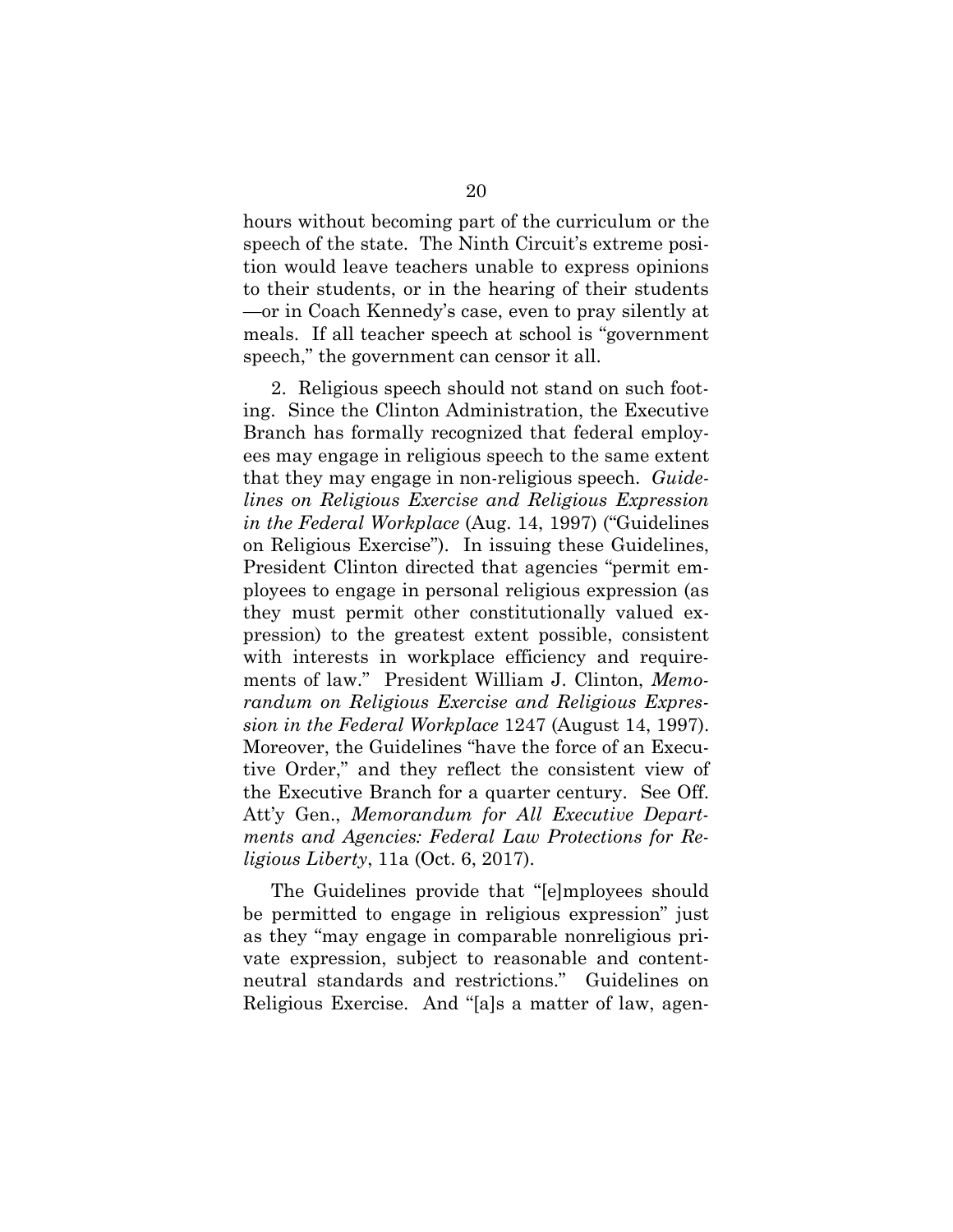cies shall not restrict personal religious expression by employees \* \* \* except where the employee's interest in the expression is outweighed by the government's interest in the efficient provision of public services or where the expression intrudes upon the legitimate rights of other employees or creates the appearance, to a reasonable observer, of an official endorsement of religion." *Ibid*. Indeed, "even in workplaces open to the public," employees "may discuss religion \* \* \* so long as the public would reasonably understand the religious expression to be that of the employees acting in their personal capacities." *Ibid*.

#### <span id="page-28-3"></span><span id="page-28-0"></span>**C. The misperception of endorsement of religion cannot convert state inaction into state action.**

1. This Court has never held that the Establishment Clause is violated simply because observers might mistakenly attribute private religious activity by an employee to a governmental employer. And for good reason: just as the government does not endorse the Dallas Cowboys when a public employee praises the team during working hours, the fact that someone might think a coach or teacher is endorsing religion does not mean *the government* is doing so.

<span id="page-28-2"></span><span id="page-28-1"></span>That rule applies with full force in public schools. "The proposition that schools do not endorse everything they fail to censor is not complicated." *Mergens*, 496 U.S. 226 at 250 (plurality op.). That is especially true where "the government has not fostered or encouraged any mistaken impression that the [speaker] speak[s] for the University." *Rosenberger*, 515 U.S. at 841 (quotation omitted). In *Rosenberger*, for example, where the university "t[ook] pains to disassociate itself from the private speech" at issue,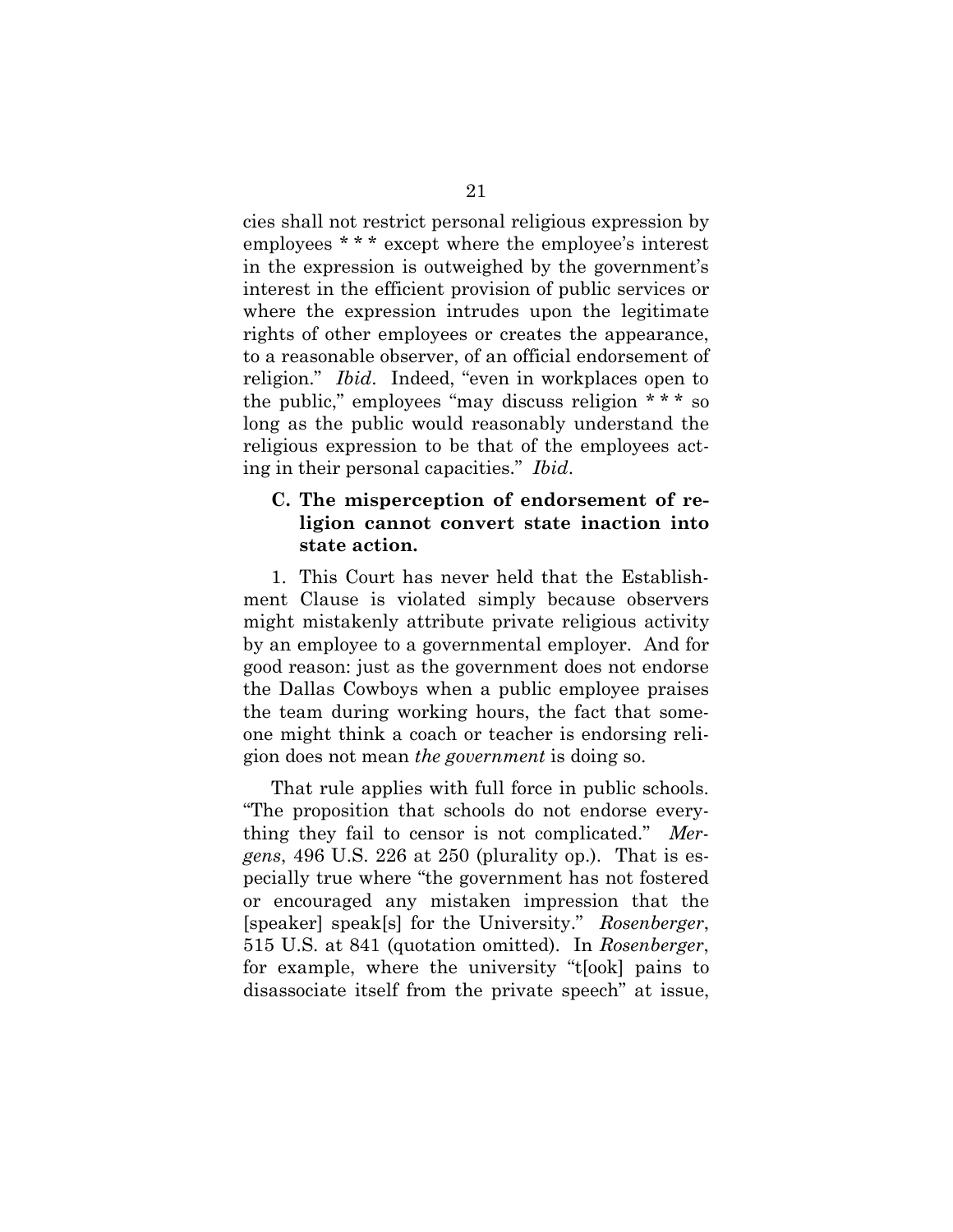"[the] concern that Wide Awake's religious orientation would be attributed to the University [was] not a plausible fear, and there [was] no real likelihood that the speech in question [was] being either endorsed or coerced by the State." *Id*. at 841-842. Any other view would not only threaten "a denial of the right of free speech," but would "risk fostering a pervasive bias or hostility to religion, which could undermine the very neutrality the Establishment Clause requires." *Id.* at 845-846.

<span id="page-29-2"></span>2. Critically, courts analyzing whether attribution is a "plausible fear" must evaluate the issue from the vantage point of a legally informed observer. See *Lamb's Chapel*, 508 U.S. at 395 (the Court's decisions determine whether "the posited fears of an Establishment Clause violation" are reasonable). Any other rule would allow public confusion about the law to create an Establishment Clause problem—even when this Court has affirmed that a specific practice is legitimate.

<span id="page-29-1"></span><span id="page-29-0"></span>For example, an observer could not reasonably believe, given this Court's decision in *Good News Club*, that it is unconstitutional for a private group to be given equal access to classrooms for religious instruction after school. 533 U.S. at 112–119. Likewise, a reasonable observer considering whether a Christian student newspaper could receive equal access to university funding would not answer that question on a blank slate; it would look to *Rosenberger*. 515 U.S. at 837–846. The same is true of whether a church may be given equal access to public schools to screen religious films (*Lamb's Chapel*, 508 U.S. at 394–395), whether students may form a religious club with a faculty monitor (*Mergens*, 496 U.S. at 249–253 (plurality op.)), and whether student groups may use uni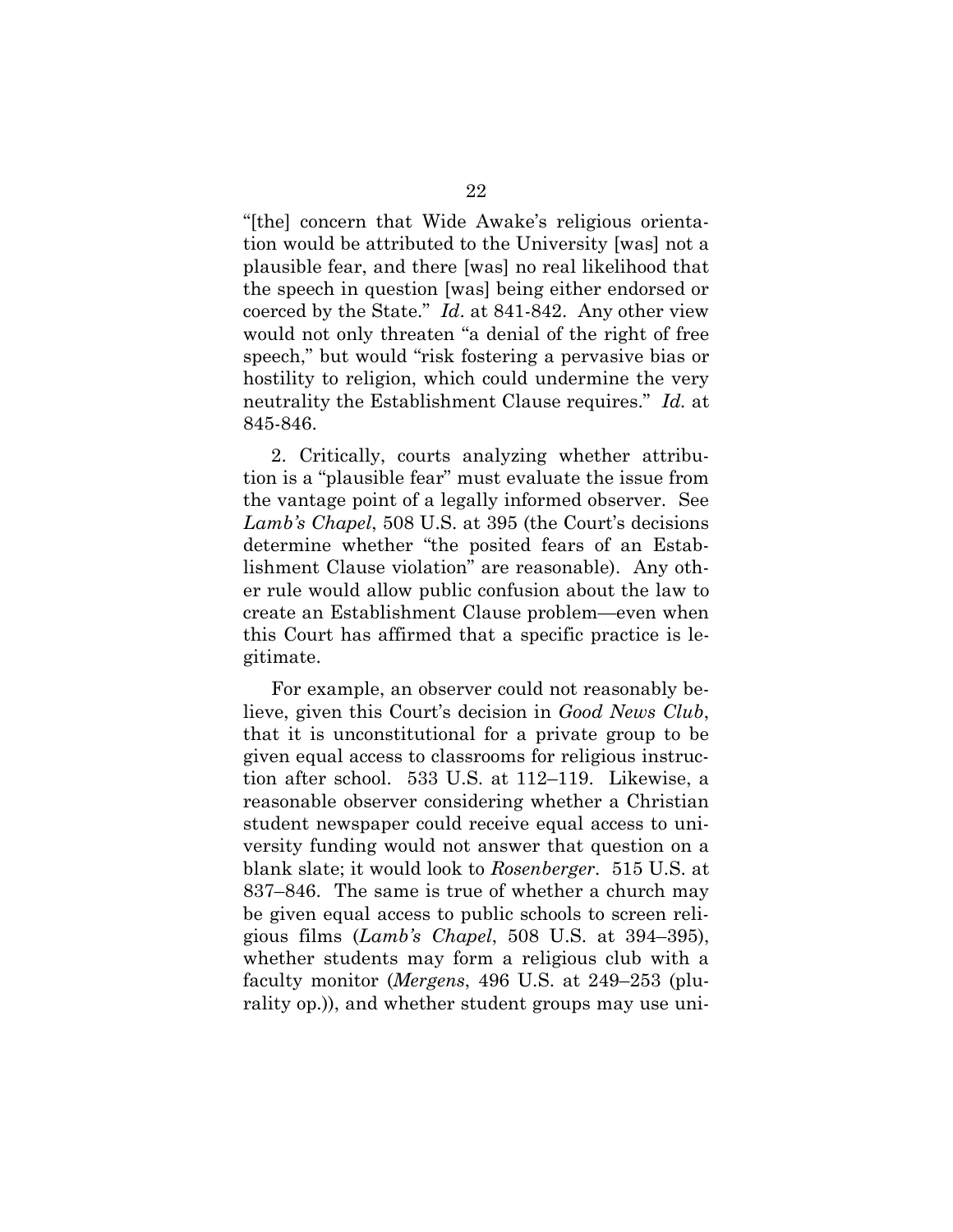<span id="page-30-3"></span>versity buildings for worship (*Widmar*, 454 U.S. at 270–275). It would eviscerate those decisions to suggest that the Establishment Clause might still be violated if a "reasonable observer" somehow thought the school was endorsing the practice in question.

<span id="page-30-0"></span>That is why this Court in *Good News* "decline[d] to employ Establishment Clause jurisprudence using a modified heckler's veto, in which a group's religious activity can be proscribed" based on misperceived religious endorsement. 533 U.S. at 119. As the Court recognized, granting objectors such a veto would upend "countervailing constitutional concerns related to rights of other individuals" to engage in free speech or free religious exercise. *Ibid*. *Good News* thus confirms that a constitutionally permissible practice does not become an Establishment Clause violation merely because some members of the public might be confused about its constitutionality.

<span id="page-30-2"></span><span id="page-30-1"></span>Where the public schools are fairly concerned that observers will wrongly attribute to the government speech that is actually private, the proper remedy is not for them to silence private speakers, but rather to disclaim sponsorship of their messages. Because "[p]ublic belief that the government is partial does not permit the government to *become* partial," "[t]he school's proper response is to educate the audience rather than squelch the speaker." *Hedges* v. *Wauconda Community Sch. Dist*., 9 F.3d 1295, 1299- 1300 (7th Cir. 1993). "Schools may explain that they do not endorse speech by permitting it. If pupils do not comprehend so simple a lesson, then one wonders whether the \*\*\* schools can teach anything at all." *Ibid.* And in all events, a school's respect for its employees' First Amendment rights cannot violate the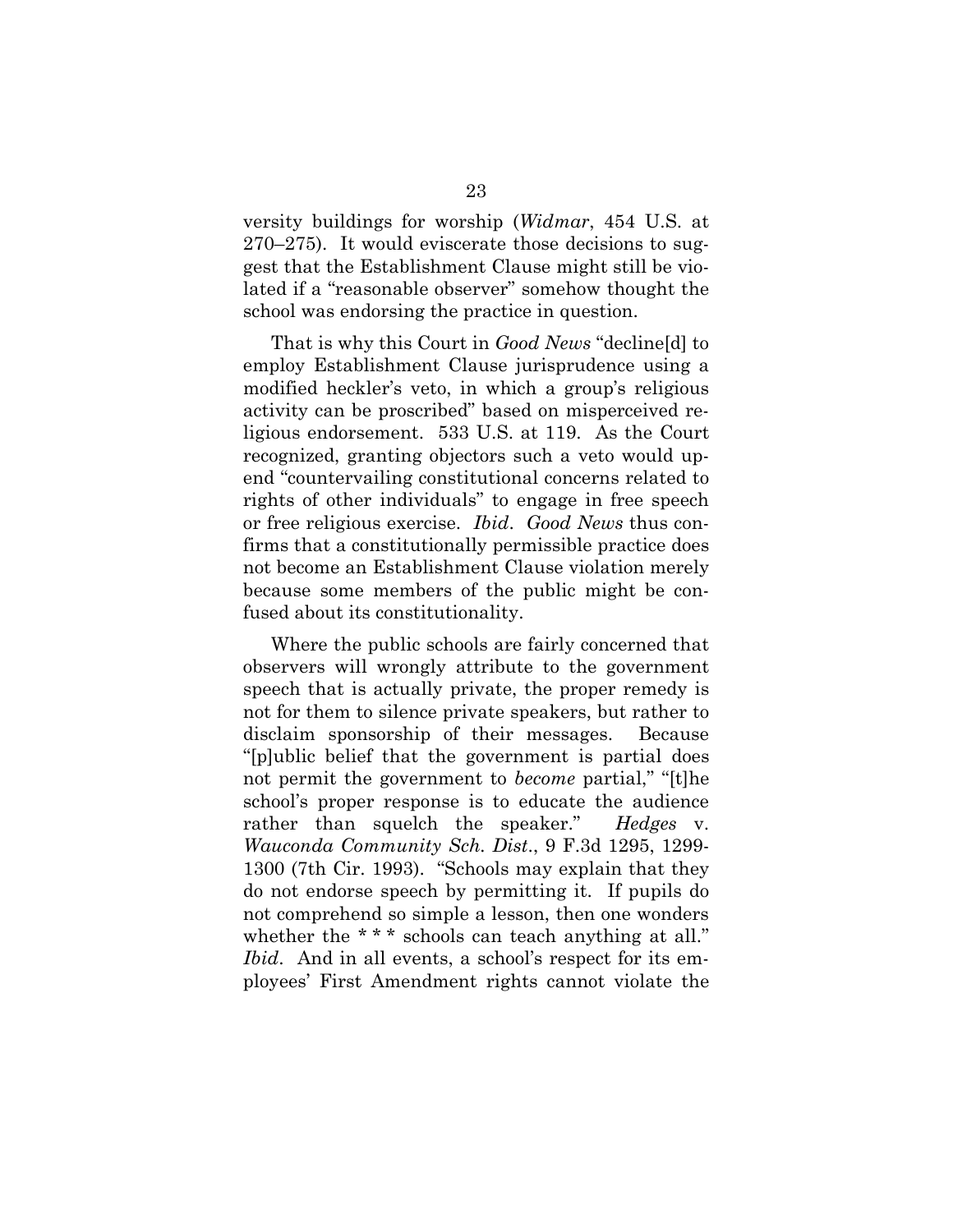Establishment Clause just because observers *mistakenly* attribute private religious speech to the school.

#### <span id="page-31-0"></span>**III. Coach Kennedy's post-game prayers were private speech and thus cannot violate the Establishment Clause.**

The Ninth Circuit erred in applying the foregoing principles of state action, free speech, and nonestablishment to Coach Kennedy's practice of praying after games where he had been coaching. First, it wrongly held that "Kennedy spoke as a public employee when he kneeled and prayed on the fifty-yard line immediately after games while in view of students and parents." Pet. App. 17 (citation omitted). Second, it wrongly reasoned that even if "[he] spoke as a private citizen," the District had "adequate justification" for censoring his prayer: an "objective observer" would have *perceived* giving Kennedy "free rein" as "a stamp of approval." *Id*. at 17, 18, 20. Indeed, the court declared that "[t]he school district's interest in avoiding an Establishment Clause violation trumps [a teacher's] right to free speech." *Id*. at 17 (citation omitted). But judged in light of neutral legal standards, Kennedy's prayers were not the state's, and "[t]here is no Establishment Clause violation in the [government] honoring its duties under the Free Speech Clause." *Rosenberger*, 515 U.S. at 846.

#### <span id="page-31-1"></span>**A. Kennedy's prayers were not attributable to Bremerton School District.**

<span id="page-31-2"></span>Coach Kennedy's prayers are not attributable to the state under any fair application of neutral legal standards. The facts here are far afield from cases where public schools direct employees to lead students in prayer (*Engel*, 370 U.S. at 422-424), invite a member of the clergy specifically to pray and "direct[]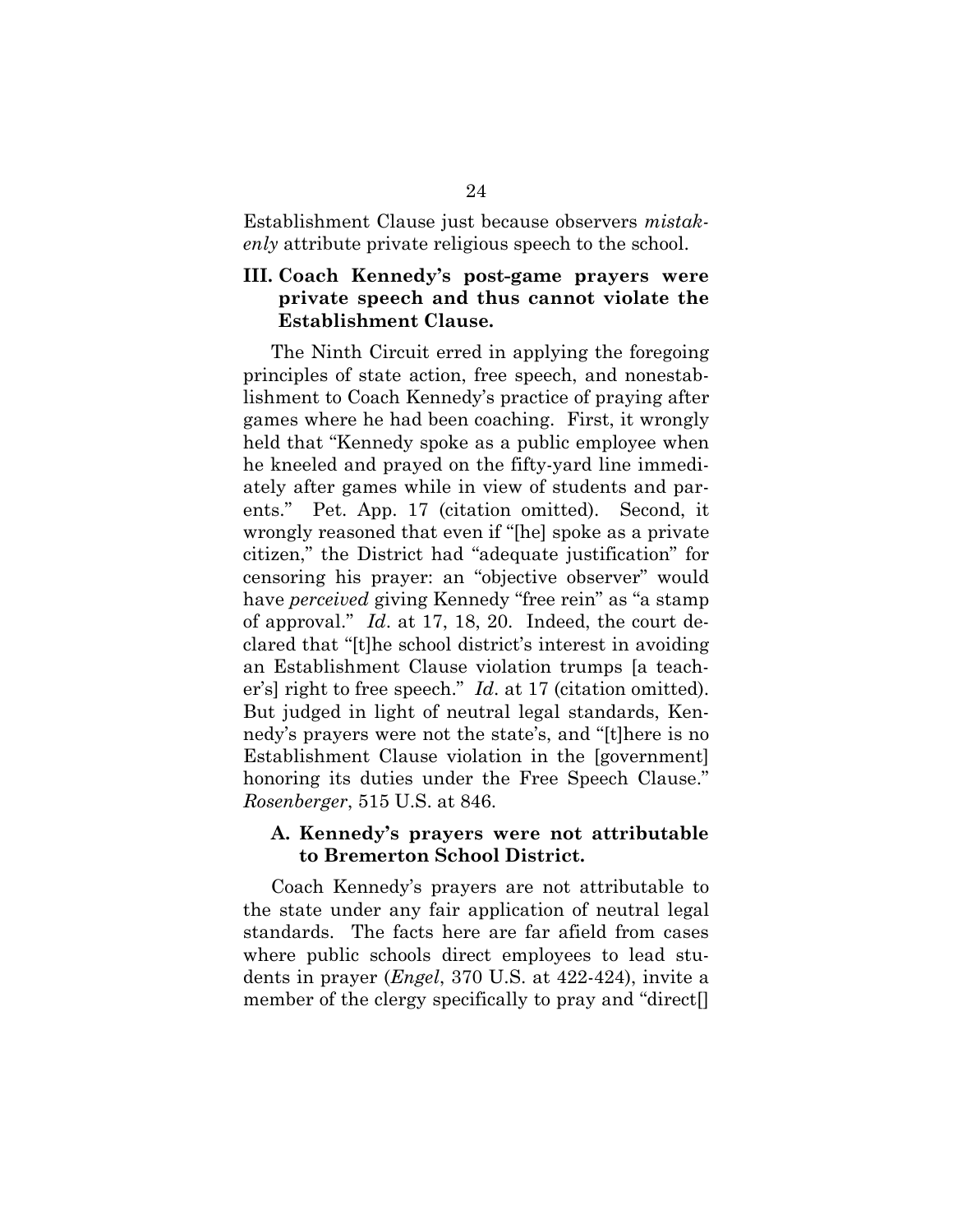<span id="page-32-0"></span>and control[]" the substance of his prayer (*Weisman*, 505 U.S. at 587-588), or require the student body to elect a "chaplain" to pray (*Santa Fe*, 530 U.S. at 309).

<span id="page-32-1"></span>To begin with, no one suggests that praying was part of Coach Kennedy's job duties—he is a football coach, not a chaplain. Nor were his prayers authorized or encouraged by any school policy. No evidence suggests that the District hired Kennedy, or allowed him to engage in the practice of post-game prayer, with the intent of promoting religion. Unlike Rabbi Gutterman in *Weisman*, he was not given privileged access to the podium because the state wanted the audience to hear a prayer. During the post-game period when Kennedy prays, others are free to socialize, mill about the field, enter the stands, or text friends or family—one fellow coach "took [his] own personal few moments" to perform a Buddhist chant. ECF 64- 23 at 3. In fact, the court below acknowledged that, for the first six years of his practice, the District was not even *aware* of his midfield prayers; and when it did become aware of them, its immediate response was to tell him to stop. Pet. App. 4-5. In no rational universe could this sort of expression—unauthorized, long unknown, and eventually disapproved by the state—be viewed as "government speech."

No one disputes that "[g]overnment employers, like private employers, need a significant degree of control over their employees' words and actions." *Garcetti*, 547 U.S. at 418. But the purpose of this control is to ensure "the efficient provision of public services" (*ibid*.), which is not reasonably threatened by actions like Kennedy's, and in any event is irrelevant to the District's stated rationale for firing him. Indeed, the implication of the Ninth Circuit's holding is that the state has the power to censor and control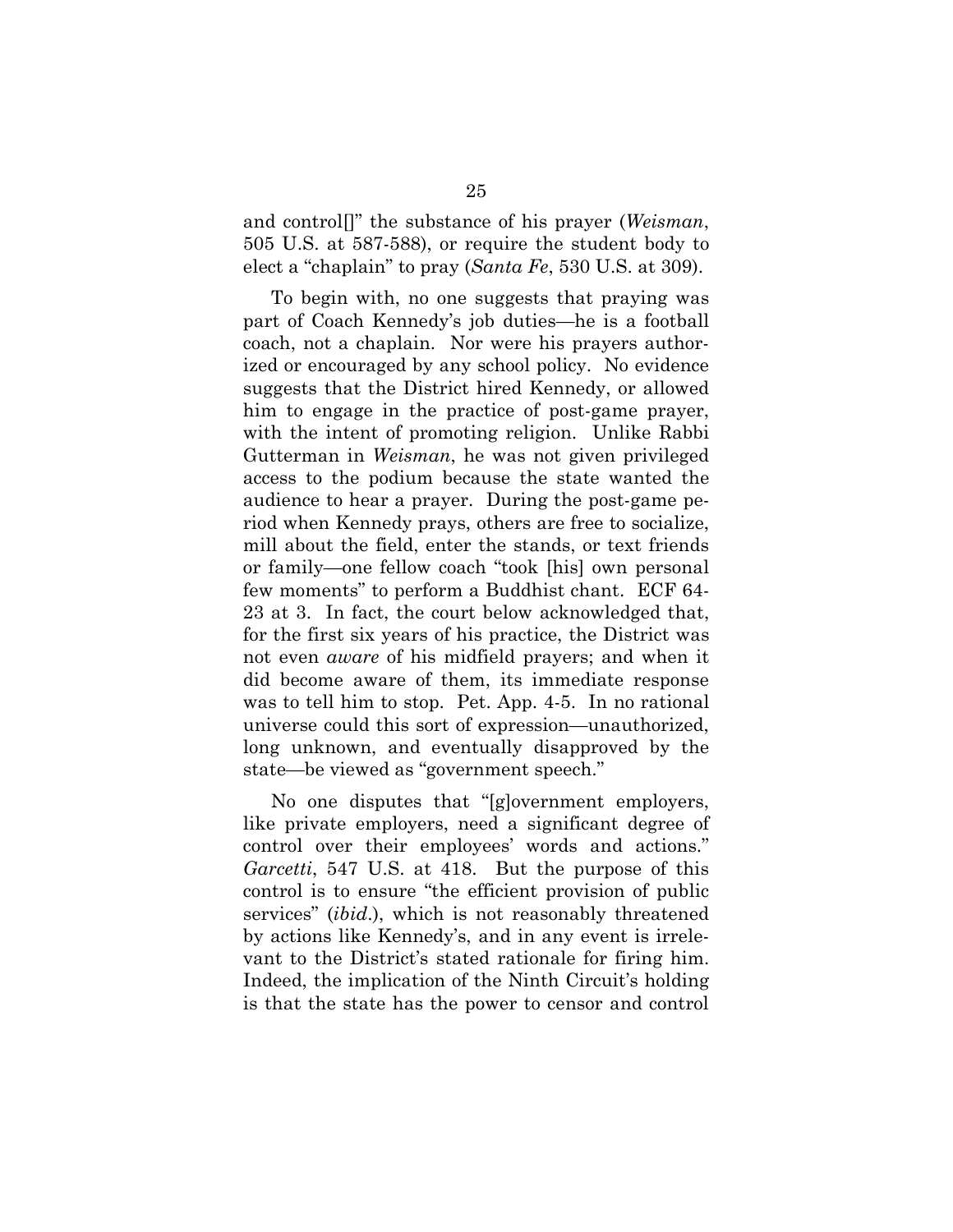the speech of coaches whenever it occurs on school property—which would damage free speech well beyond the religious context of this case.

<span id="page-33-0"></span>Although speech can be unprotected if it disrupts the workplace (*Connick* v. *Myers*, 461 U.S. 138, 152 (1983)), the Free Speech Clause requires that any disruption be measured by neutral, secular criteria. If the state tolerates employees' secular private speech in a given context, then it must tolerate comparable religious speech. Here, nothing in the record suggests that the District would have clamped down on Coach Kennedy's post-game speech if, for example, he were making phone calls on the field or singing "We Are the Champions" after a big win. But he was not hired to do those things either. His speech during the post-game period simply was not part of his job duties—at least until the District, on realizing he used the time to pray, reimagined his job description.

Consider the practice that some of *amici*'s colleagues in the NFL for a time adopted—that of "taking a knee" during the National Anthem, to protest racism and related police violence. What the practice means, and how it is perceived, are matters of much debate. Some regard the practice as unpatriotic or disrespectful to the police; others see it as a courageous way to call attention to a social justice issue of grave urgency. Jeremy Adam Smith & Dacher Keltner, *The Psychology of Taking a Knee*, Sci. Am. (Sept. 29, 2017).3 But if Coach Kennedy had taken a knee to protest racism during the National Anthem rather than taking a knee to pray after time expired, no one would suggest that his act was *governmental* speech.

<span id="page-33-2"></span><span id="page-33-1"></span><sup>3</sup> https://blogs.scientificamerican.com/voices/thepsychology-of-taking-a-knee/.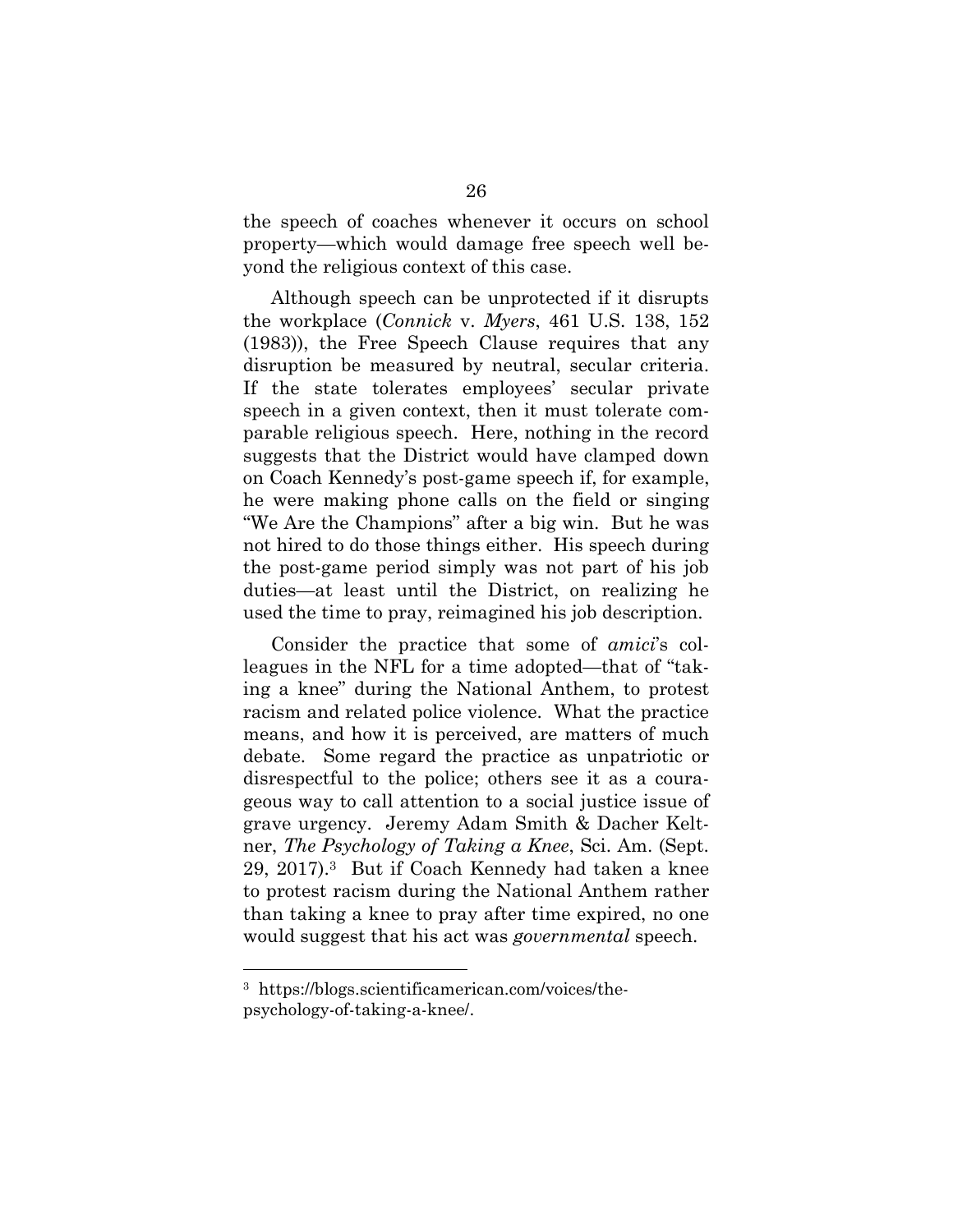Why? Because anyone remotely familiar with sporting events knows that symbolic expressions of personal opinion, though done on public property during working hours, are not "statements" made in performing one's "official duties"—the "controlling" test. *Garcetti*, 547 U.S. at 421. In other words, any reasonable observer would understand that Kennedy's speech in taking a knee was *his own*. As Dr. Dre said of his co-performer Eminem's taking a knee during the 2022 Super Bowl halftime show: "Em taking a knee that was Em doing that on his own"; "there was no problem with that." Lisa R. France, *Dr. Dre talks Eminem taking a knee at Super Bowl*, CNN (Feb. 17, 2022).<sup>4</sup>

<span id="page-34-3"></span><span id="page-34-2"></span>Indeed, as *amici* can attest from their experience at all levels of sports—high school, college, and pro audiences understand symbolic acts of speech on the field to reflect the views of the individual athletes and coaches who engage in them, whether they are Colin Kaepernick, Tim Tebow, Shaquille O'Neal, or Joe Kennedy. The analysis does not change because the speech is religious rather than political. *Barnette*, 319 U.S. at 632 (a "bended knee" can convey "theological" or "political ideas"). Nor does it matter that some might take offense, as "[i]t is firmly settled that under our Constitution the public expression of ideas may not be prohibited merely because the ideas are themselves offensive to some of their hearers." *Street*  v. *New York*, 394 U.S. 576, 592 (1969); see also *Town of Greece*, 572 U.S. at 589 ("an Establishment Clause violation is not made out any time a person experiences a sense of affront from the expression of contra-

<span id="page-34-1"></span><span id="page-34-0"></span><sup>4</sup> https://www.cnn.com/2022/02/16/entertainment/dreeminem-super-bowl/index.html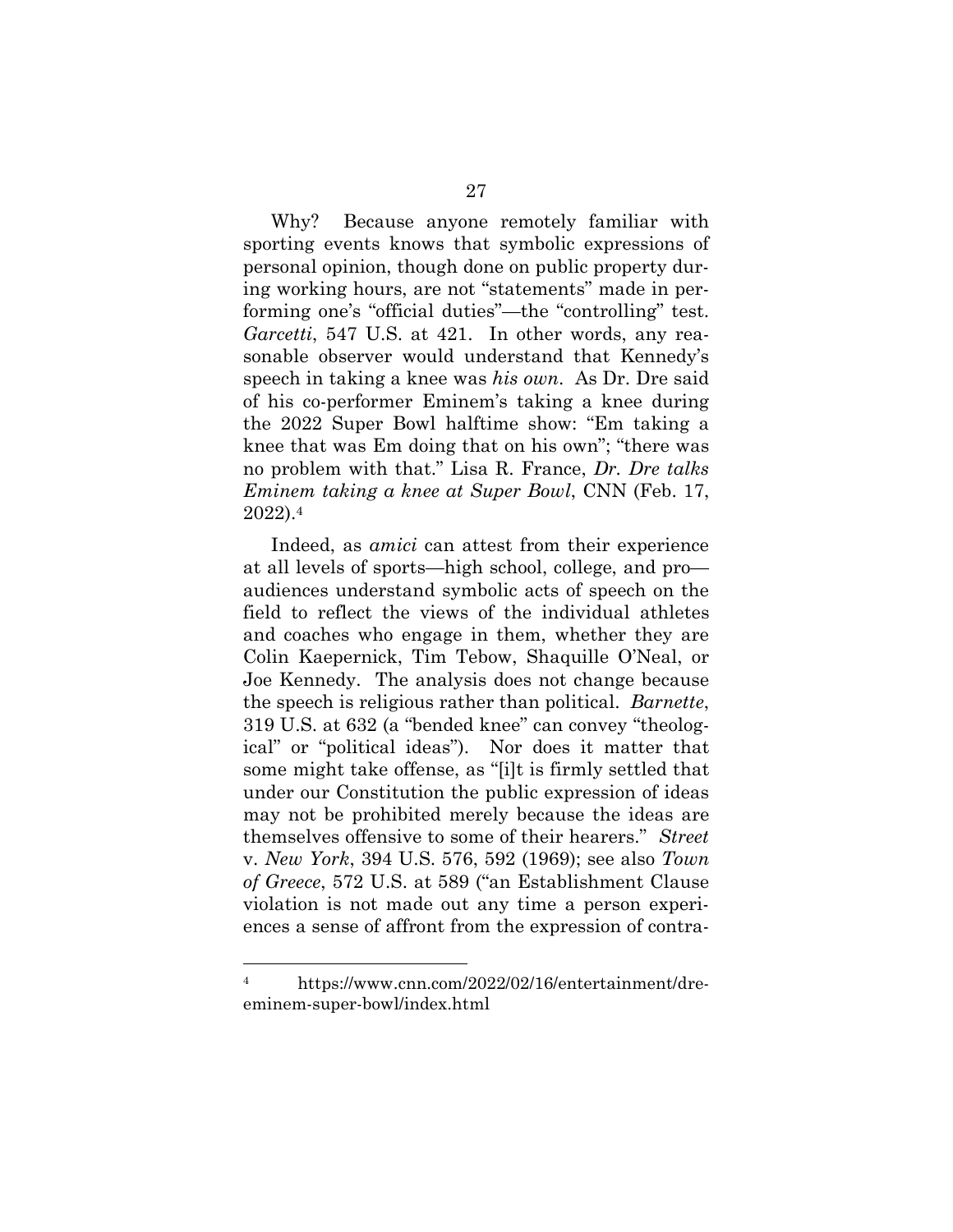ry religious views"). In short, it is far better, for both the freedom of speech and the neutrality of the government, for public schools and courts to recognize that players and employees are often speaking *as individuals*, not government mouthpieces.

Lacking any serious claim that the expressive acts of coaches and athletes on the field are governmental, the District juked. In a clumsy attempt to make everything Coach Kennedy said and did after the game part of his job, it instructed him to give "motivational, inspirational talks" instead of saying post-game prayers. Pet. App. 15-16. But this is a classic boot-strap. The state cannot single out particular speech for suppression on content-based grounds, and then conjure up a neutral justification for doing so by assigning the speaker a duty at the same time as the offensive speech. To state the obvious, prayers were not "ordinarily within the scope of Coach Kennedy's duties. *Lane*, 573 U.S. at 240.

## <span id="page-35-2"></span><span id="page-35-0"></span>**B. The Ninth Circuit's view that the dictates of the Establishment Clause and the Free Speech Clause conflict confirms that the court misunderstood the clauses' scope.**

<span id="page-35-3"></span><span id="page-35-1"></span>Citing *Good News Club* and its own decision in *Peloza* v. *Capistrano Unified School District*, 37 F.3d 517 (9th Cir. 1994), the court below suggested that certain conduct that is protected by the Free Speech Clause simultaneously violates the Establishment Clause—and that "[the state's] interest in avoiding an Establishment Clause violation trumps [a private citizen's] right to free speech." Pet. App. 17. This view rests on a conceptual error: If speech that is properly *attributable to the state* advances religion, the Establishment Clause compels the state to stop;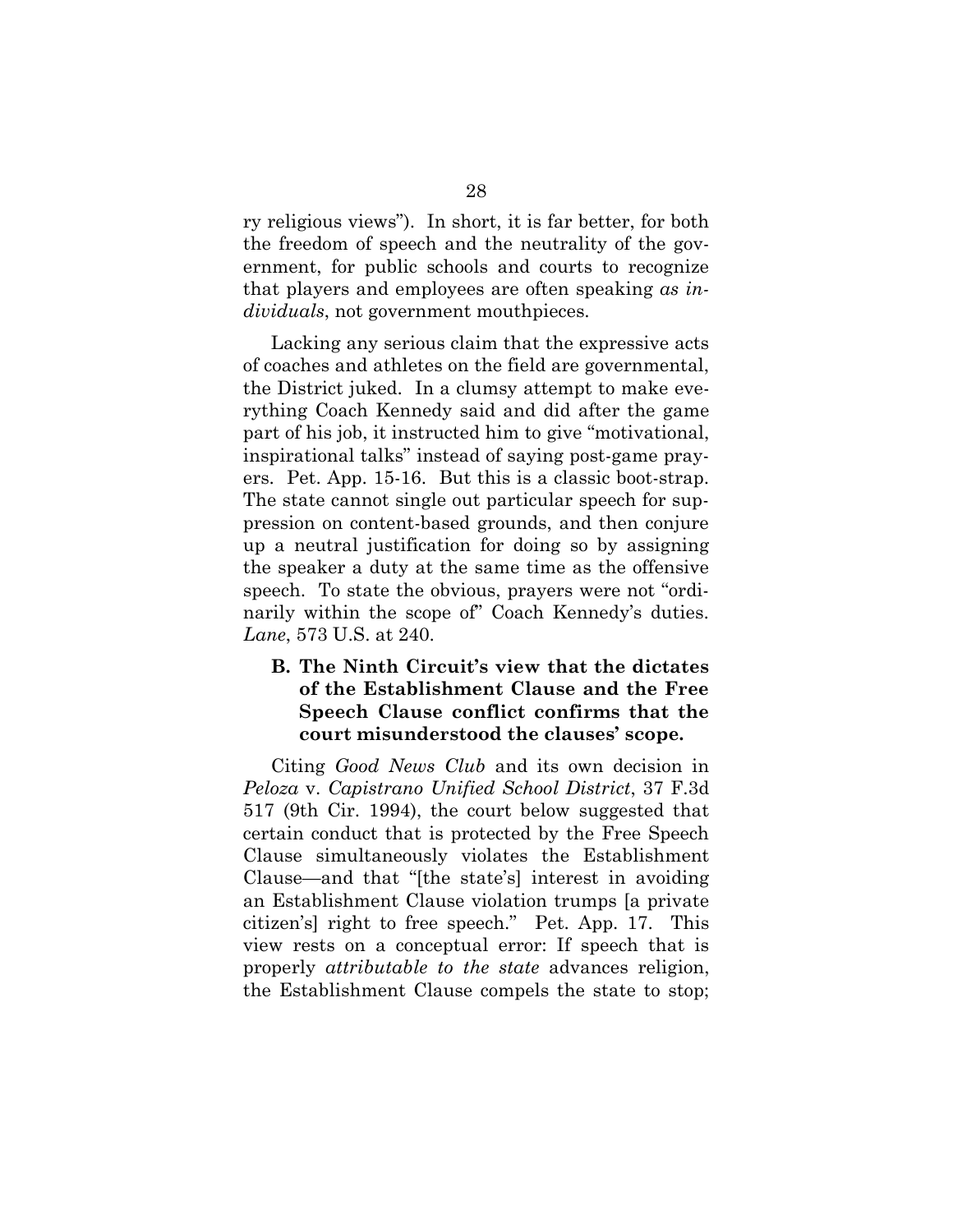but if *private speech* advances religion, it is fully protected by the Free Speech Clause.

*Rosenberger* addressed precisely this point. There the Fourth Circuit had held that a public university's refusal to fund an otherwise-eligible student newspaper because of its religious perspective amounted to viewpoint discrimination, in violation of the students' freedom of speech, while at the same time holding that the Establishment Clause prohibited funding the newspaper. *Rosenberger*, 515 U.S. at 828. But this Court reversed, emphasizing the "crucial difference 'between *government* speech endorsing religion, which the Establishment Clause forbids, and *private*  speech endorsing religion, which the Free Speech and Free Exercise Clauses protect.'" *Id*. at 841 (quoting *Mergens*, 496 U.S. at 250).

<span id="page-36-0"></span>The speech in *Rosenberger* was private—and thus not possibly a violation of the Establishment Clause —because "[t]he University [took] pains to disassociate itself from the private speech," it was "not a plausible fear" that the newspaper's "religious orientation would be attributed to the University," and there was "no real likelihood that the speech in question [was] being either endorsed or coerced by the State." *Id.* at 841-842. In other words, "denial[s] of the right of free speech" are never necessary to enforce the Establishment Clause; rather, such denials "risk fostering a pervasive bias or hostility to religion, which could undermine the very neutrality the Establishment Clause requires." *Id.* at 845-846. If a court concludes that the same speech is governmental for purposes of the Establishment Clause and private for purposes of the Speech Clause, one of the clauses is being misinterpreted.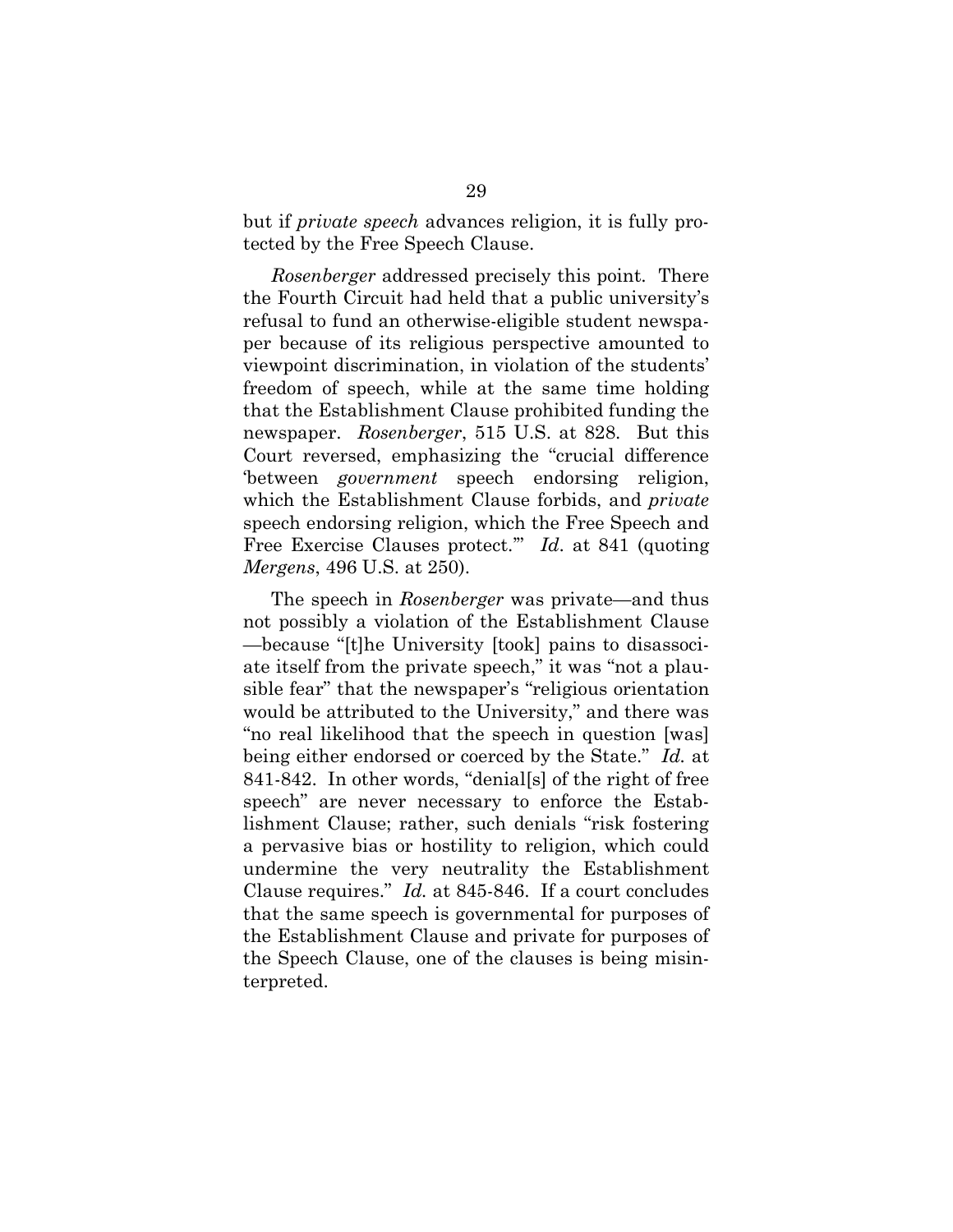<span id="page-37-2"></span><span id="page-37-1"></span>To be sure, the Court in *Pinette* commented that "[t]here is no doubt that compliance with the Establishment Clause is a state interest sufficiently compelling to justify content-based restrictions on speech." 515 U.S. at 761-762; see also *Good News*, 533 U.S. at 112 ("a state interest in avoiding an Establishment Clause violation" may "justify contentbased discrimination"). Respectfully, however, that analysis misses the point: When these clauses are properly interpreted, there should never be a situation where the Establishment Clause requires one result and the Free Speech Clause requires another, forcing courts to choose between the clauses. To hold that Coach Kennedy's post-game prayers on the 50 yard line are private, but should be restricted by the Establishment Clause, is a conceptual impossibility. One clause does not take precedence over the other; they govern different situations. This Court should make that clear.<sup>5</sup>

#### <span id="page-37-3"></span>**CONCLUSION**

<span id="page-37-0"></span>For the foregoing reasons, the judgment of the court of appeals should be reversed.

<span id="page-37-5"></span><span id="page-37-4"></span><sup>5</sup> See also Douglas Laycock, *Religious Liberty as Liberty*, 7 J. Contemp. Legal Issues 313, 331 (1996); Carl H. Esbeck, *The Establishment Clause as a Structural Restraint on Governmental Power*, 84 Iowa L. Rev. 1, 83-86 (1998); *cf*. Laurence H. Tribe, American Constitutional Law § 14-8, at 1201 (2d ed. 1988) (in case of conflict, "the free exercise principle should be dominant [over] the antiestablishment principle").